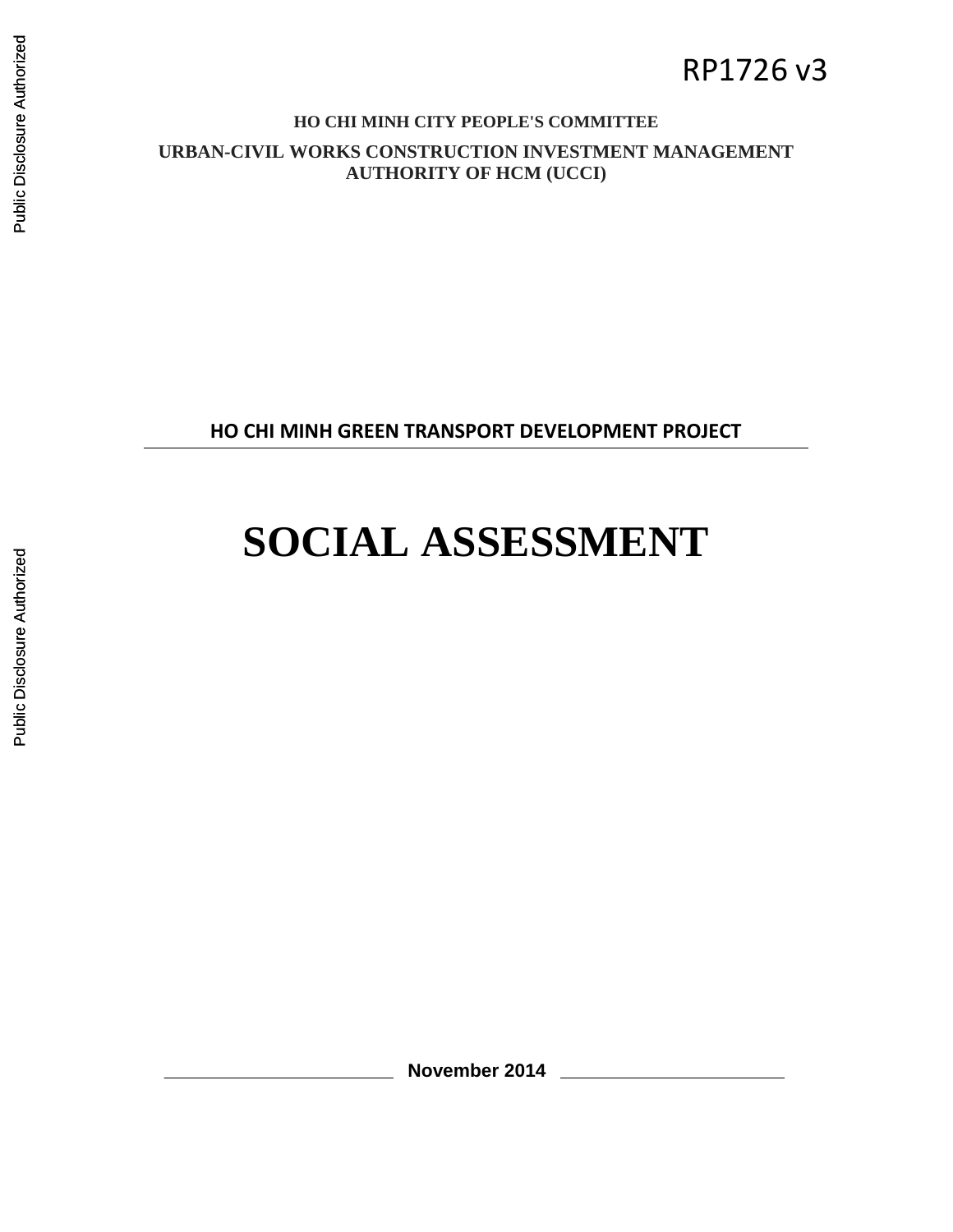| <b>Contents</b> |
|-----------------|
|-----------------|

| $\mathbf{1}$ . |                                                                                                |
|----------------|------------------------------------------------------------------------------------------------|
| 2.             |                                                                                                |
| 3.             |                                                                                                |
| 3.1.           |                                                                                                |
| 3.2.           |                                                                                                |
| 3.3.           |                                                                                                |
| $\mathbf{4}$ . |                                                                                                |
| 4.1.           |                                                                                                |
| 4.1.1.         |                                                                                                |
| 4.1.2.         |                                                                                                |
| 4.1.3.         |                                                                                                |
| 4.1.4.         |                                                                                                |
| 4.1.5.         |                                                                                                |
| 4.2.           | Findings from review and analysis of primary data (collected as per techniques mentioned under |
| 5.             |                                                                                                |
| 6.             |                                                                                                |
|                |                                                                                                |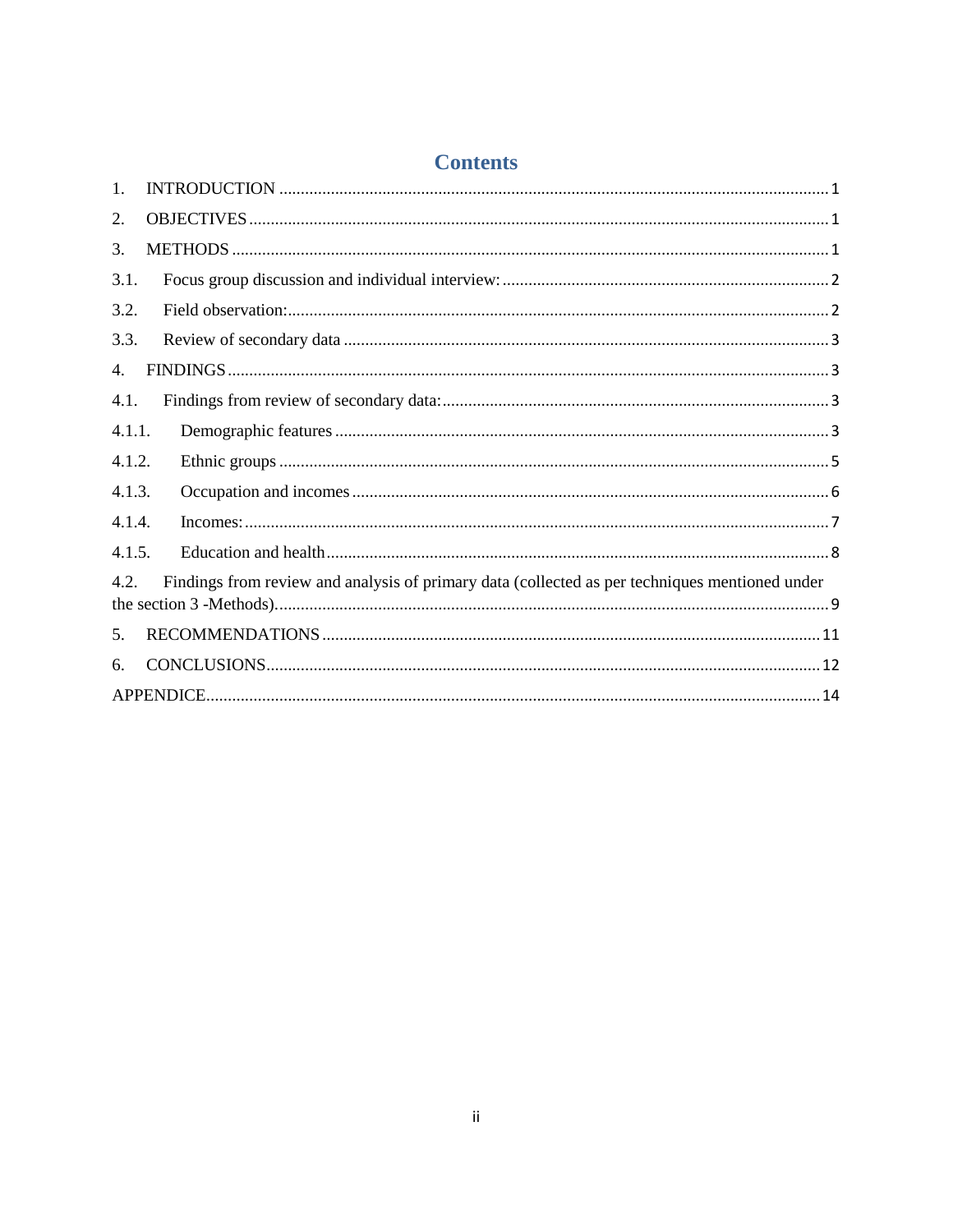# **LIST OF TABLE**

<span id="page-2-0"></span>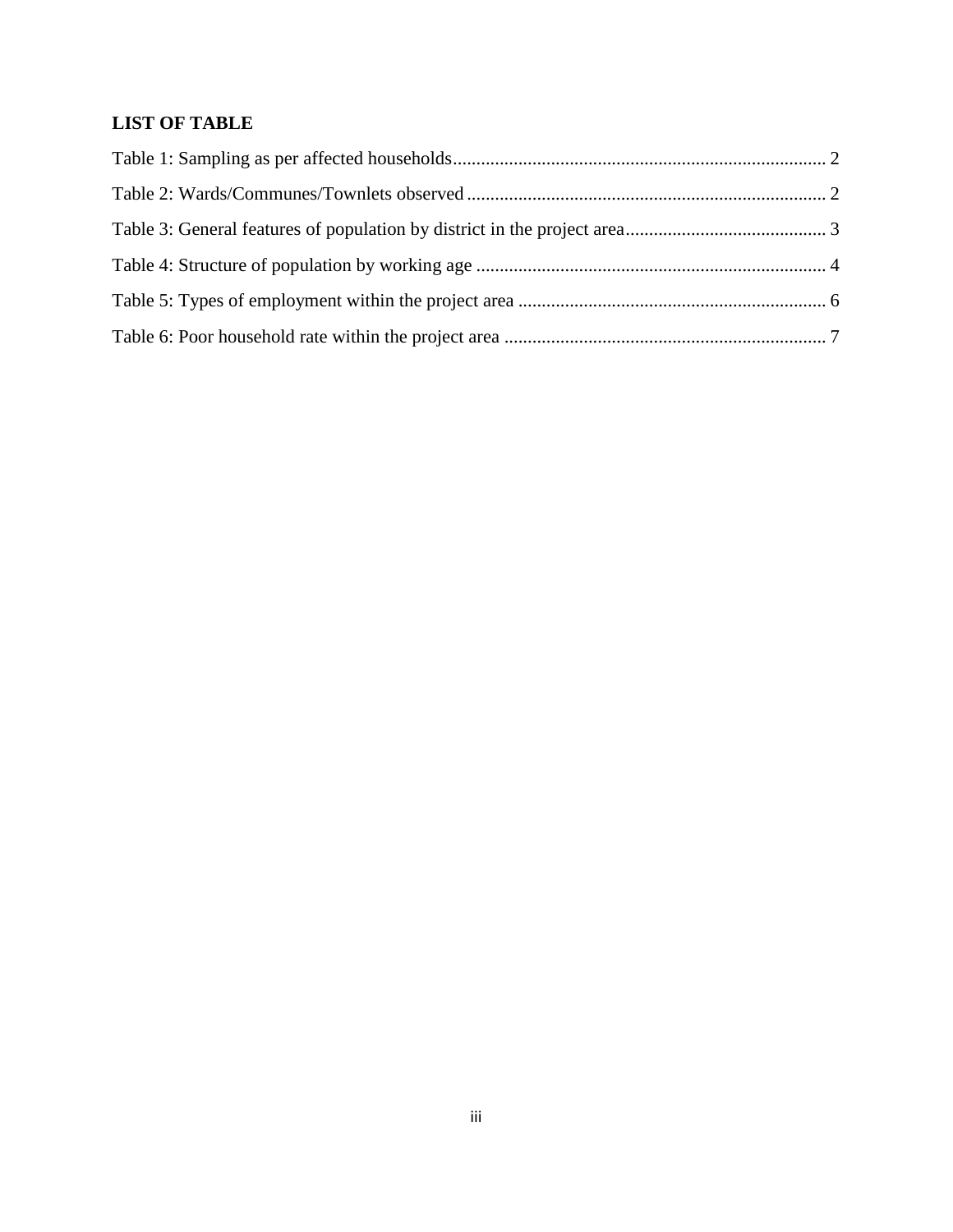#### **1. INTRODUCTION**

Ho Chi Minh City Green Transport Development Project includes the following two components: (i) Development of a demonstration Bus Rapid Transit (BRT) line on the Vo Van Kiet – Mai Chi Tho Highway (VVK-MCT); and (ii) Institutional strengthening.

- BRT line on the VVK-MCT Highway has an estimated total length of 23 kilometers, passing through districts 1, 2, 4, 5, 6, 8, Binh Tan.
- According to Document No. 268/VB-VP to announce the conclusion of Mr. Nguyen Huu Tin, Vice Chairman of the HCMC PC, at a meeting on issues related to the project " Ho Chi Minh City Green transport development", dated April 15, 2014, while the new Mien Tay Bus station is in unused phase, the BRT line route will start from the Cat Lai intersection (Rach Chiec) to Mai Chi Tho - Vo Van Kiet Highway and u-turned in front of An Lac roundabout, Binh Tan District.
- According to the technical design in Technical Study Report of HCMC BRT Project, submitted in June 2014, the project will have three main construction items: (1) a priority route for buses, (2) the construction of 28 bus shelters along the route, and (3) the construction of terminals, depots and a modern management system.
- Apart from infrastructure investment to build the BRT line and other ancillary works, the project will also strengthen finance institutions and capacities of state managers and public-transport operators (including subway, bus rapid transit (BRT) and bus; general planning of land use and urban transport planning.

The project is financed by ODA loan from World Bank and has designated by the Urban - Civil Works Construction Investment Authority of Ho Chi Minh City (UCCI) as the Project owner.

#### <span id="page-3-0"></span>**2. OBJECTIVES**

- Assessing the potential project impacts, focusing on two groups: a) those who are adversely affected as a result of land acquisition, and b) those who potentially benefit from the BRT (bus users).
- Assessing the project potential impact from gender perspective. This aims to ensure a gender consultation is done to inform a gender action plan as well as gender monitoring and evaluation – as per World Bank's requirements.

#### <span id="page-3-1"></span>**3. METHODS**

This SA used the following methods, including focus group discussion, individual interviews, field observation, and review of secondary data. The details of methods are below: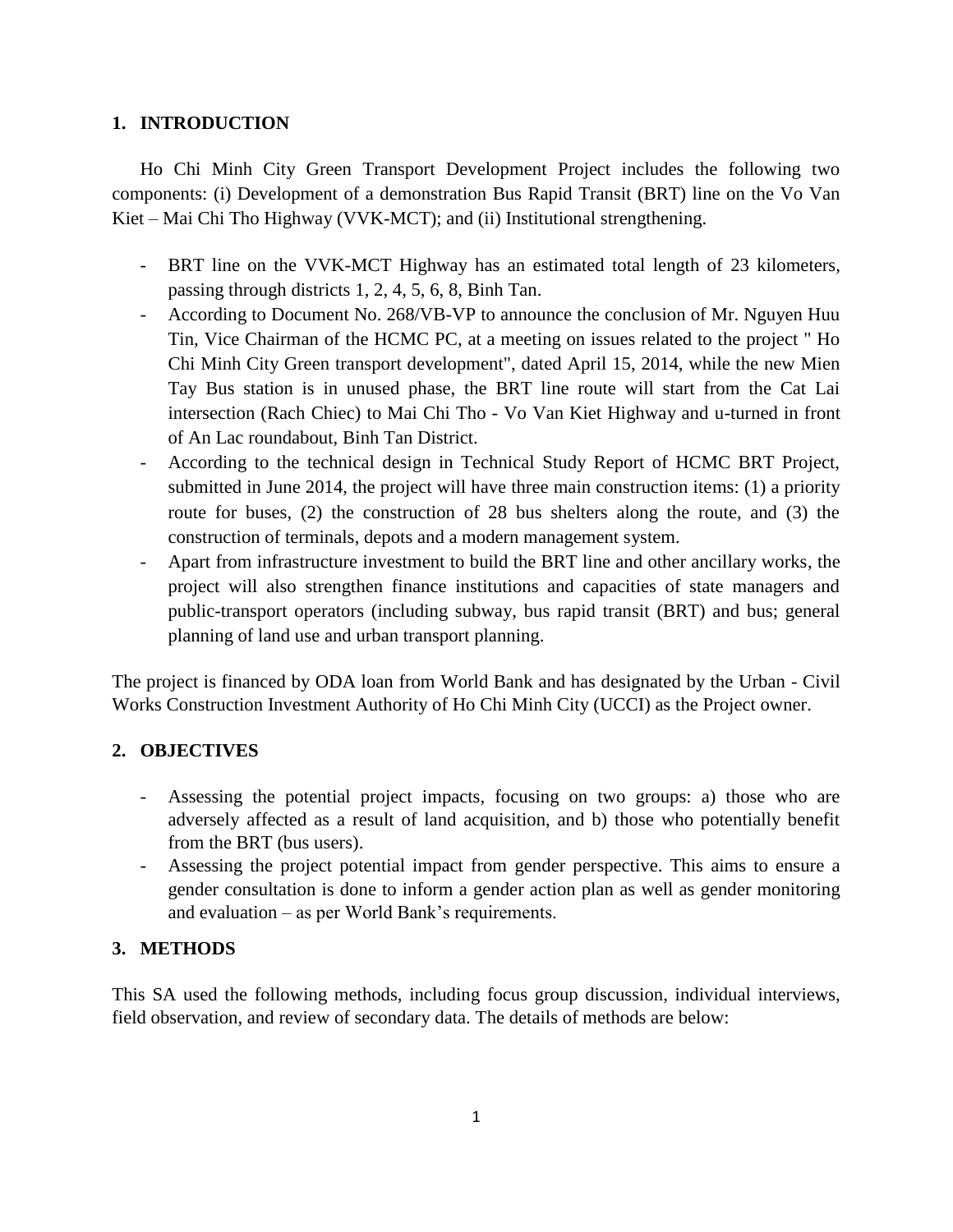#### <span id="page-4-0"></span>**3.1. Focus group discussion and individual interview:**

This method aims to gather general information, clarify and gather views on specific issues with groups as presented in the table below:

<span id="page-4-2"></span>

|                           | Potentially affected as a result of<br>land acquisition                                                                       | <b>Potential project beneficiaries (BRT)</b><br>users)                                                                              |
|---------------------------|-------------------------------------------------------------------------------------------------------------------------------|-------------------------------------------------------------------------------------------------------------------------------------|
| Focus group<br>discussion | 10 people<br>Place: Rach Chiec area, An<br>Phu ward<br>Time: 30 th August, 2014<br>٠                                          | 10 people<br>٠<br>Place: line 30, Nhi Dong II bus<br>٠<br>station<br>Time: 15 th September, 2014<br>$\bullet$                       |
| Individual<br>interview   | 15 people<br>٠<br>Place: Rach Chiec area and<br>$\bullet$<br>Thu Thiem area in An Phu<br>ward<br>Time: $28$ th August, $2014$ | 20 people (10 men and 10 women)<br>Place: line 30, Nhi Dong II bus<br>$\bullet$<br>station<br>Time: $15 \& 16$ th September, $2014$ |

#### **Table 1: Sampling as per affected households**

This method also interviewed the local authority and UCCI for supporting to people who potentially benefit from the BRT and for reducing the impacts to people who potentially affected as a result of land acquisition

#### <span id="page-4-1"></span>**3.2. Field observation:**

This method aims to gather useful information through observation in the given survey area from October to December, 2014. The consultants have directly observed the route, the current use of land and housing of affected households, and users of the existing bus routes.

<span id="page-4-3"></span>

| <b>Districts</b>         | <b>Wards/Communes/Townlets</b>                             |
|--------------------------|------------------------------------------------------------|
| District 1               | The wards of Nguyen Thai Binh, Cau Ong Lanh, Ben Thanh, Co |
|                          | Giang, Cau Kho                                             |
| District 2               | The wards of Binh Khanh, An Loi Dong, Thu Thiem, An Phu    |
| District 5               | The wards of No. 1, 5, 6, 10, 13                           |
| District 6               | The wards of No. 1, 2, 3, 7, 10                            |
| District 8               | Ward No. 16                                                |
| <b>Binh Tan District</b> | An Lac A Ward                                              |

#### **Table 2: Wards/Communes/Townlets observed**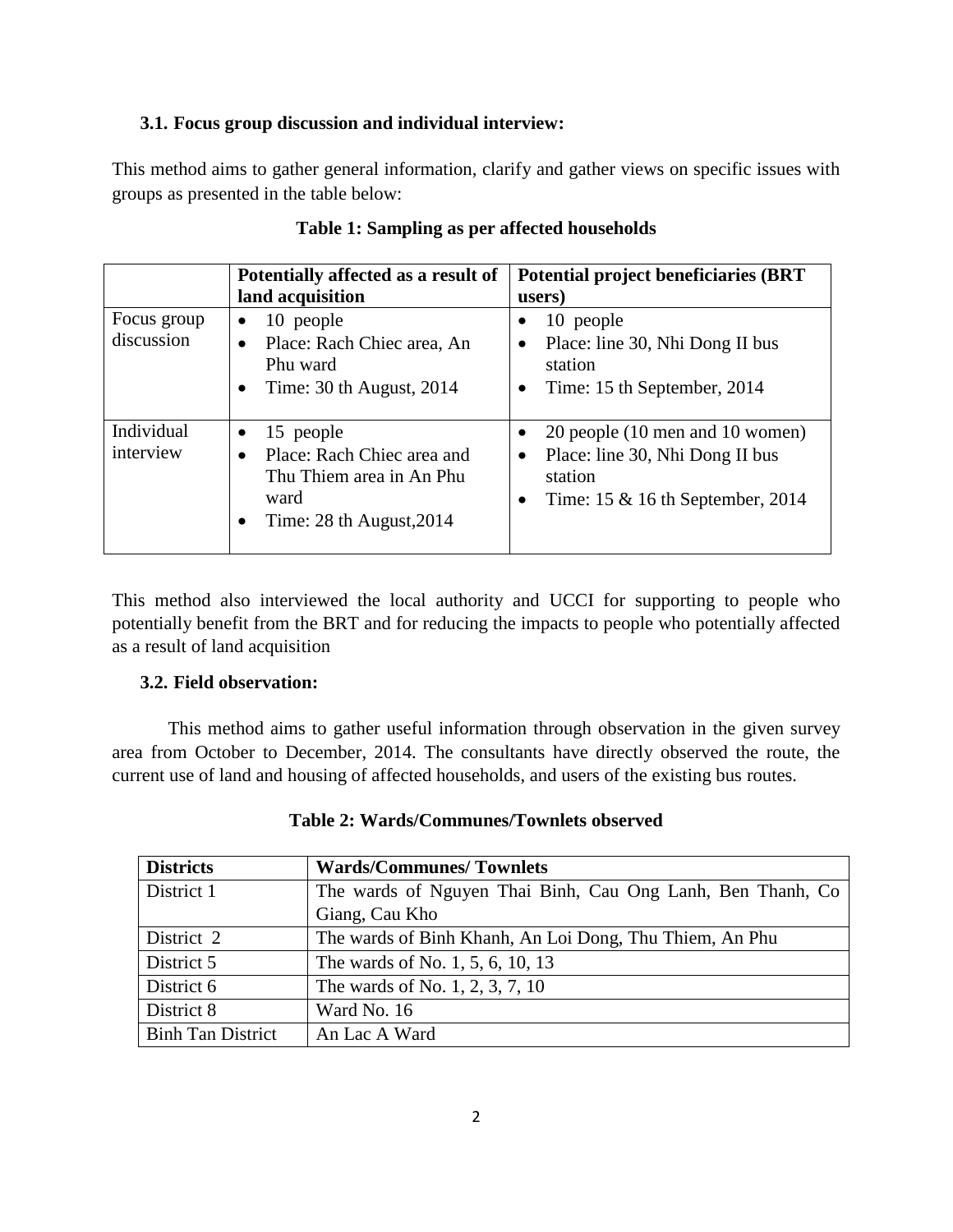#### <span id="page-5-0"></span>**3.3. Review of secondary data**

This method aims to understand the development and activities history of the local area in the project area through analysis of documents relevant to the area. Consultants have been working with concerned people at city, district and commune/ward levels to collect reports on socioeconomic development, statistics available at ward/commune. In addition, the data in the Statistical Yearbook of HCM City in 2012 can also be used for analysis in this report

#### <span id="page-5-2"></span><span id="page-5-1"></span>**4. FINDINGS**

#### <span id="page-5-3"></span>**4.1. Findings from review of secondary data: 4.1.1. Demographic features**

#### *Population and labor*

A total population of 21 wards and communes within 06 districts that BRT line will pass by is approximately 284,023 people of around 70,695 households.

As shown in the results, the population density of the wards in Districts 1, 5, 6 and Binh Tan where Vo Van Kiet BRT route will be set up, is much higher than that of the An Loi Dong, An Phu, Thu Thiem, Binh Khanh wards in District 2 where Mai Chi Tho BRT route will be established (See [Table 3\)](#page-5-4). The average density over the full route is about 8,929 people per square kilometers. Female rate of the total population in the wards and communes is higher than the male rate.

In particular, the entire area of An Loi Dong Ward and Thu Thiem Ward\*, according to Decision No. 3165/QĐ – UBND of HCMC PC, are planned as the Thu Thiem New Urban Area. Most of people in the area handed over their land and moved to other places. However, they remain their households in the ward for the convenience of administrative transaction.

<span id="page-5-4"></span>

| <b>Districts</b> | <b>Wards/Communes</b> | <b>Total</b><br>area<br>$(km^2)$ | <b>Total</b><br>population<br>(person) | <b>Population</b><br>density<br>(Person/km <sup>2</sup> ) | <b>Households</b><br>(HHs) | <b>Female</b><br>rate<br>(%) |
|------------------|-----------------------|----------------------------------|----------------------------------------|-----------------------------------------------------------|----------------------------|------------------------------|
| <b>District</b>  |                       |                                  |                                        |                                                           |                            |                              |
|                  |                       |                                  |                                        |                                                           |                            |                              |
|                  | Ben Thanh             | 0.9298                           | 17,761                                 | 19,102                                                    | 4,602                      | 52.8%                        |
| $\overline{2}$   | Cau Kho               | 0.3424                           | 23,796                                 | 69,498                                                    | 6,396                      | 51.5%                        |
| 3                | Cau Ong Lanh          | 0.2302                           | 15,146                                 | 65,795                                                    | 3,122                      | 54.3%                        |
| $\overline{4}$   | Co Giang              | 0.3568                           | 13,749                                 | 38,534                                                    | 3,919                      | 53.9%                        |
| 5                | Nguyen Thai Binh      | 0.4932                           | 16,043                                 | 32,528                                                    | 4,011                      | 54.3%                        |
| <b>District</b>  |                       |                                  |                                        |                                                           |                            |                              |

**Table 3: General features of population by district in the project area**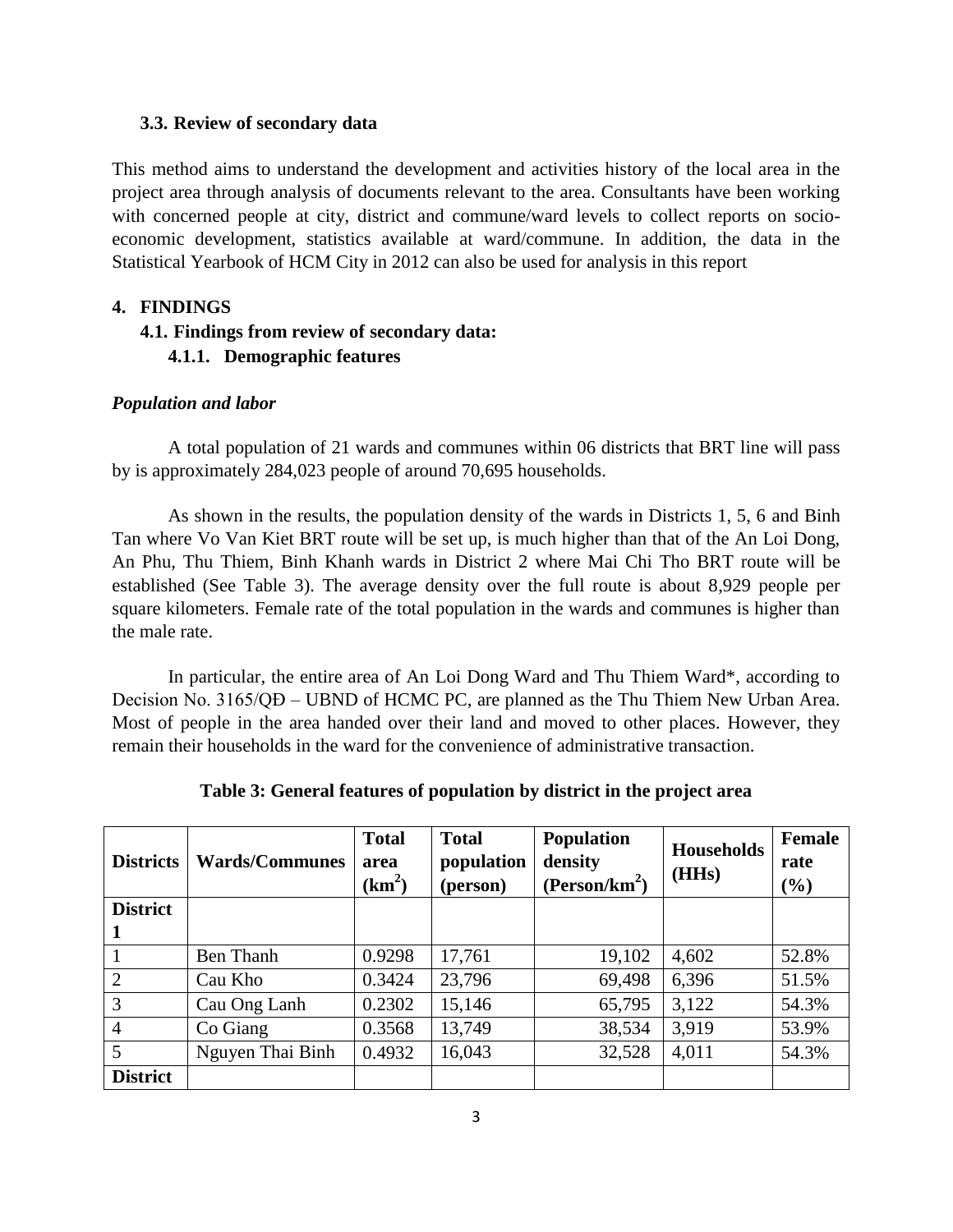| $\overline{2}$           |                           |         |         |        |                |        |
|--------------------------|---------------------------|---------|---------|--------|----------------|--------|
| 6                        | An Loi Dong               | 3.5963  | 428     | 119    | 72             | 59.8%  |
| $\overline{7}$           | An Phu                    | 10.2124 | 27,089  | 2,653  | 7,116          | 50.4%  |
| 8                        | <b>Binh Khanh</b>         | 2.152   | 1,878   | 873    | 523            | 32.1%  |
| 9                        | Thu Thiem                 | 1.35    | 388     | 287    | $\overline{4}$ | 98.7%  |
| <b>District</b>          |                           |         |         |        |                |        |
| 5                        |                           |         |         |        |                |        |
| 10                       | Ward 1                    | 0.4279  | 17,968  | 41,991 | 4,000          | 53.8%  |
| 11                       | Ward 5                    | 0.2265  | 12,279  | 54,212 | 2,904          | 53.6%  |
| 12                       | Ward 6                    | 0.2332  | 8,746   | 37,504 | 2,145          | 52.6%  |
| 13                       | Ward 10                   | 0.2334  | 7,552   | 32,356 | 1,729          | 51.1%  |
| 14                       | Ward 13                   | 0.2743  | 8,460   | 30,842 | 2,243          | 50.7%  |
| 15                       | Ward 14                   | 0.2763  | 14,295  | 51,737 | 3,195          | 51.9%  |
| <b>District</b>          |                           |         |         |        |                |        |
| 6                        |                           |         |         |        |                |        |
| 16                       | Ward 1                    | 0.293   | 12,109  | 41,328 | 2,760          | 52.8%  |
| 17                       | Ward 2                    | 0.2444  | 9,544   | 39,051 | 2,504          | 52.9%  |
| 18                       | Ward 3                    | 0.2287  | 10,267  | 44,893 | 2,417          | 52.1%  |
| 19                       | Ward 7                    | 0.4734  | 14,654  | 30,955 | 3,413          | 51.8%  |
| 20                       | Ward 10                   | 1.5486  | 23,065  | 14,894 | 6,419          | 51.7%  |
| <b>Binh Tan District</b> |                           |         |         |        |                |        |
| 21                       | An Lac A                  | 1.1555  | 28,806  | 24,929 | 7,201          | 51.5%  |
|                          | Total (21 wards/communes) | 25.2783 | 284,023 | 32,099 | 70,695         | 54.01% |

*(Source: Socioeconomic Report by the People's Committees of various wards and HCMC Statistical Yearbook 2012)*

In the wards where census data by working age is available, the majority of their population are between 18 and 60 years old, accounting for 60% whereas people under 18 accounts for 25% and people over 60 (beyond working age) is about 15%. There is an approximate balance between the rate of men and women at the age of 18 to 60, i.e. 29% and 31% respectively out of total population

|  |  | Table 4: Structure of population by working age |
|--|--|-------------------------------------------------|
|  |  |                                                 |

<span id="page-6-0"></span>

| <b>District</b>   | <b>Wards/Communes</b> | <b>Total</b><br>population<br>(Person) | of<br>Rate<br>population<br>under 18 | of<br>Rate<br>population<br>between<br>18<br>and 60 | of<br>Rate<br>population<br>over 60 |
|-------------------|-----------------------|----------------------------------------|--------------------------------------|-----------------------------------------------------|-------------------------------------|
| <b>District I</b> |                       |                                        |                                      |                                                     |                                     |
|                   | Ben Thanh             | 17,761                                 | N/A                                  | N/A                                                 | N/A                                 |
| $\bigcirc$        | Cau Kho               | 23,796                                 | N/A                                  | N/A                                                 | N/A                                 |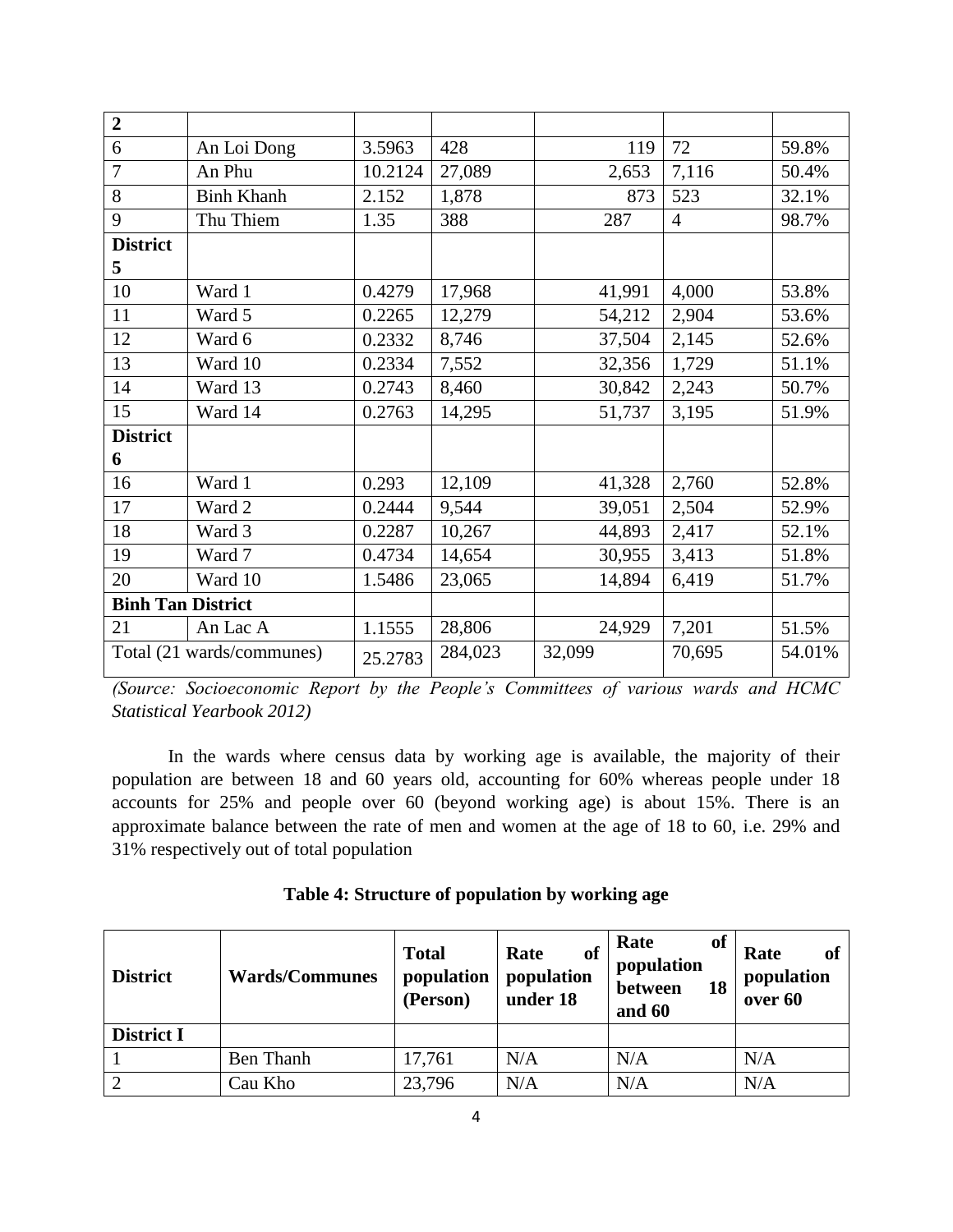| 3                        | Cau Ong Lanh      | 15,146 | N/A   | $\rm N/A$ | N/A   |
|--------------------------|-------------------|--------|-------|-----------|-------|
| $\overline{4}$           | Co Giang          | 13,749 | 19.4% | 64.7%     | 15.9% |
| $\overline{5}$           | Nguyen Thai Binh  | 16,043 | N/A   | N/A       | N/A   |
| District 2               |                   |        |       |           |       |
| 6                        | An Loi Dong       | 428    | 31.3% | 63.8%     | 4.9%  |
| $\overline{7}$           | An Phu            | 27,089 | N/A   | N/A       | N/A   |
| 8                        | <b>Binh Khanh</b> | 1,878  | 0%    | 100%      | 0%    |
| 9                        | Thu Thiem         | 388    | 0%    | 77.6%     | 22.4% |
| District 5               |                   |        |       |           |       |
| 10                       | Ward 1            | 17,968 | N/A   | N/A       | N/A   |
| 11                       | Ward 5            | 12,279 | N/A   | 72.4%     | N/A   |
| 12                       | Ward 6            | 8,746  | N/A   | 64.9%     | N/A   |
| 13                       | Ward 10           | 7,552  | N/A   | N/A       | N/A   |
| 14                       | Ward 13           | 8,460  | 26.0% | 40.1%     | 33.9% |
| 15                       | Ward 14           | 14,295 | 10.2% | 68.3%     | 21.5% |
| District 6               |                   |        |       |           |       |
| 16                       | Ward 1            | 12,109 | 18.3% | 70.1%     | 11.5% |
| 17                       | Ward 2            | 9,544  | N/A   | N/A       | N/A   |
| 18                       | Ward 3            | 10,267 | N/A   | 65.6%     | N/A   |
| 19                       | Ward 7            | 14,654 | 52.1% | 43.6%     | 4.3%  |
| 20                       | Ward 10           | 23,065 | N/A   | N/A       | N/A   |
| <b>Binh Tan District</b> |                   |        |       |           |       |
| 21                       | An Lac A          | 28,806 | N/A   | 61%       | N/A   |

<span id="page-7-0"></span>*(Source: The People's Committees of wards HCMC Statistical Yearbook 2012)*

#### **4.1.2. Ethnic groups**

The majority of households living in the wards passed by BRT line are composed of such ethnic groups as Kinh (86.4%) and Hoa (12.5%); most distributed in District 5 and District 6, specifically in the following wards: Ward 1 (District 6) 62.3% of total households, Ward 3 (District 6) 57.0% and Ward 6 (District 5) 52%. According to the study of Chinese's culture in HCMC (Vu Le, 2009), the Chinese exist as a particular social group, has both integrated with other communities and the Chinese exists as a particular social group, who has integrated with other communities yet still kept their own characteristics, their economy also developed equal or even higher than Kinh people in HCMC. Specifically, the Chinese came to HCMC in the early seventeenth century, they have created a bustling urban center in the city center, especially in Cho Lon area, where waterway links trade center through Ben Nghe canal to Nha Rong Harbor, the city center and radiate to the Southwest provinces.

As surveyed, no ethnic minority household is found to live within the acquired land area for site clearance.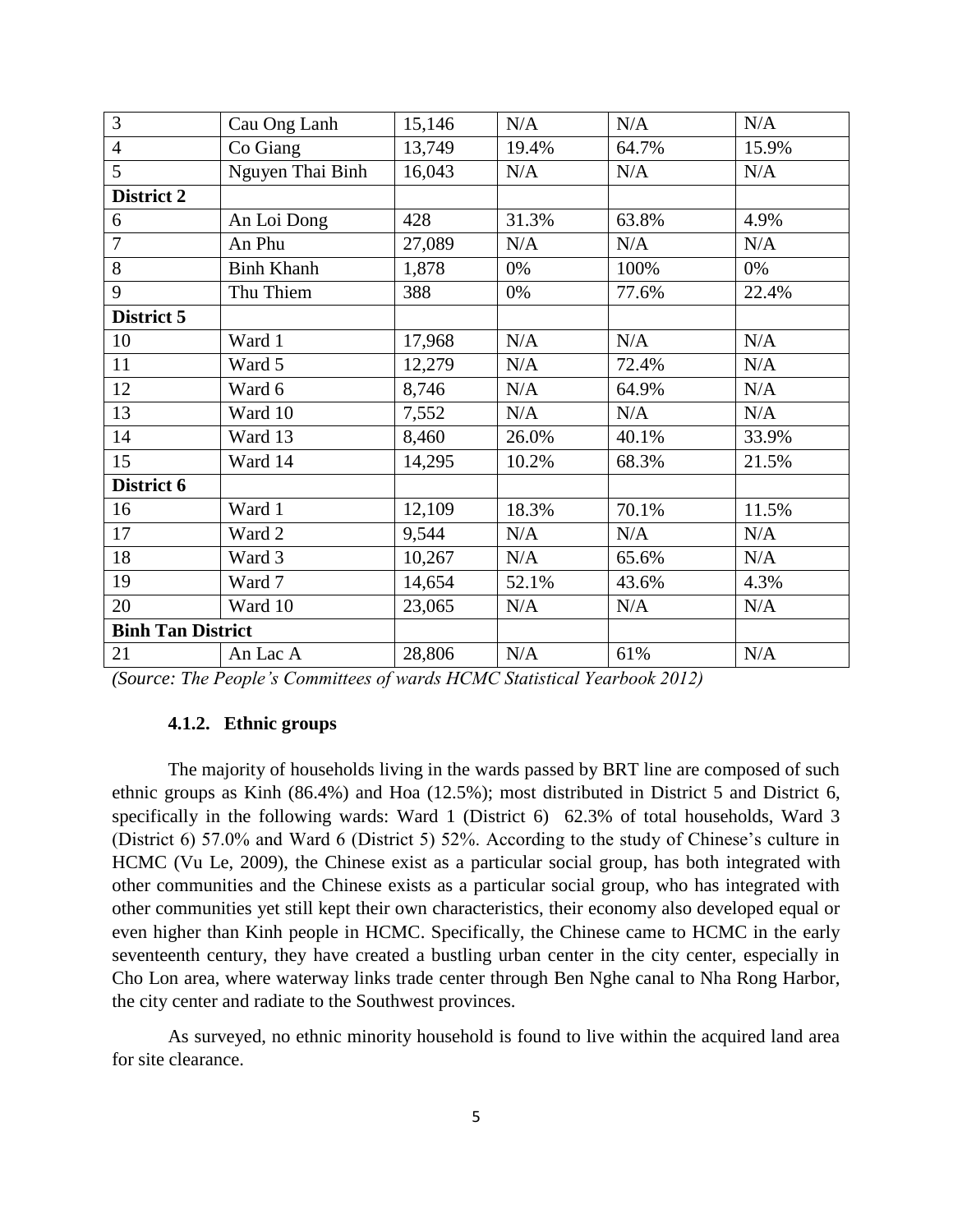#### **4.1.3. Occupation and incomes**

#### <span id="page-8-0"></span>*Occupation:*

In the wards of District 1 passed by the BRT line, major economic activities comprise Trade and Service joined by almost 100% of households, except for Cau Ong Lanh and Co Giang wards (with 76% and 20.5% of households working in the business field, respectively). Though agriculture is not prioritized in Ho Chi Minh City, about 12.2% of households in An Phu Ward (District 2) are implementing agricultural production. The wards of District 5 and District 6 are majorly featured by Trade & Service as well as seasonal/unskilled workers (See [Table 5\)](#page-8-1).

<span id="page-8-1"></span>

|                   | <b>Wards/Communes</b> | <b>Households</b><br>(HHs) | Key economic sectors $(\% )$ |                    |                                                             |  |
|-------------------|-----------------------|----------------------------|------------------------------|--------------------|-------------------------------------------------------------|--|
| <b>District</b>   |                       |                            | Trade and<br><b>Service</b>  | <b>Agriculture</b> | <b>Others</b><br>(Seasonal/<br><b>Unskilled</b><br>workers) |  |
| <b>District I</b> |                       |                            |                              |                    |                                                             |  |
| $\mathbf{1}$      | <b>Ben Thanh</b>      | 4,602                      | 100.0                        | 0.0                | 0.0                                                         |  |
| $\overline{2}$    | Cau Kho               | 6,396                      | 100.0                        | 0.0                | 0.0                                                         |  |
| 3                 | Cau Ong Lanh          | 3,122                      | 75,9                         | 0.0                | 24.1                                                        |  |
| $\overline{4}$    | Co Giang              | 3,919                      | 20.5                         | 0.0                | 79.5                                                        |  |
| 5                 | Nguyen Thai Binh      | 4,011                      | 100.0                        | 0.0                | 0.0                                                         |  |
| District 2        |                       |                            |                              |                    |                                                             |  |
| 6                 | An Loi Dong           | 72                         | 16.7                         | 5.6                | 77.8                                                        |  |
| $\overline{7}$    | An Phu                | 7,116                      | 82.0                         | 12.2               | 5.8                                                         |  |
| 8                 | <b>Binh Khanh</b>     | 523                        | N/A                          | N/A                | N/A                                                         |  |
| 9                 | Thu Thiem             | $\overline{4}$             | 25.0                         | 0.0                | 75.0                                                        |  |
| District 5        |                       |                            |                              |                    |                                                             |  |
| 10                | Ward 1                | 4,000                      | 37.8                         | 0.0                | 62.3                                                        |  |
| 11                | Ward 5                | 2,904                      | N/A                          | N/A                | N/A                                                         |  |
| 12                | Ward 6                | 2,145                      | 5.8                          | 0.0                | 94.2                                                        |  |
| 13                | Ward 10               | 1,729                      | 95.0                         | 0.0                | 5.0                                                         |  |
| 14                | Ward 13               | 2,243                      | 41.8                         | 0.0                | 58.2                                                        |  |
| 15                | Ward 14               | 3,195                      | 49.9                         | 0.0                | 50.1                                                        |  |
| District 6        |                       |                            |                              |                    |                                                             |  |
| 16                | Ward 1                | 2,760                      | 51.9                         | 0.0                | 48.1                                                        |  |
| 17                | Ward 2                | 2,764                      | N/A                          | N/A                | N/A                                                         |  |
| 18                | Ward 3                | 2,417                      | 57.7                         | 0.0                | 42.3                                                        |  |
| 19                | Ward 7                | 3,413                      | 79.8                         | 0.0                | 20.2                                                        |  |

**Table 5: Types of employment within the project area**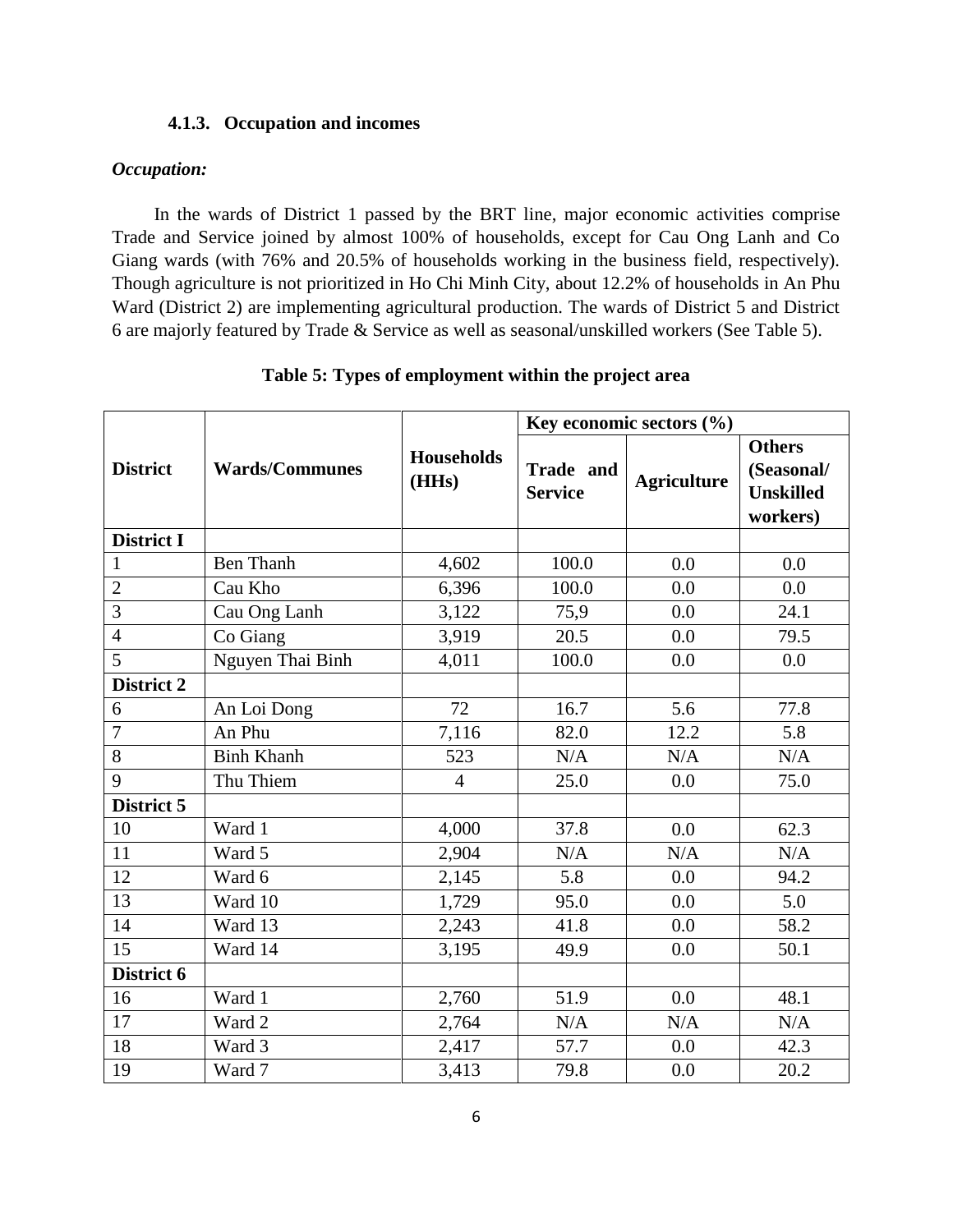| 20                       | Ward 10      | 6,419  | 27.9 | $0.0\,$ | 70.  |
|--------------------------|--------------|--------|------|---------|------|
| <b>Binh Tan District</b> |              |        |      |         |      |
|                          | An Lac A     | 7,201  | N/A  | N/A     | N/A  |
|                          | <b>Total</b> | 70,955 | 55.7 | 1.0     | 42.0 |

*(Source: Socioeconomic Report by the People's Committees of various wards and HCMC Statistical Yearbook 2012)*

#### **4.1.4. Incomes:**

<span id="page-9-0"></span>The average income of urban citizens in Ho Chi Minh City is estimated to be 3,540,000 VND per month, much higher than that of urban people across the country (2,129,700 VND per month). Main sources of income are trade and service activities. The poverty level applied in HCMC for the period of 2009 and 2015 is 12,000,000 VND per capita per year (40,000 VND per capita per day). The survey results show a big gap of poor household rate between various places passed by the BRT line. While the wards of District 5 are featured by the lowest poverty rate, some wards of District 6 experience a relatively high rate; especially in An Loi Dong Ward (District 2) the poverty rate is 18.06% respectively (See [Table 6\)](#page-9-1).

<span id="page-9-1"></span>

| <b>District</b> | <b>Wards/Communes</b> | No.<br>of<br>households<br>(HHs) | No.<br>of<br>poor<br>households (HHs) | Rate<br><b>of</b><br>poor<br>households $(\% )$ |
|-----------------|-----------------------|----------------------------------|---------------------------------------|-------------------------------------------------|
| District I      |                       |                                  |                                       |                                                 |
| 1               | <b>Ben</b> Thanh      | 4,602                            | 68                                    | 1.48                                            |
| $\overline{2}$  | Cau Kho               | 6,396                            | N/A                                   | N/A                                             |
| $\overline{3}$  | Cau Ong Lanh          | 3,122                            | N/A                                   | N/A                                             |
| $\overline{4}$  | Co Giang              | 3,919                            | 159                                   | 4.06                                            |
| 5               | Nguyen Thai Binh      | 4,011                            | N/A                                   | N/A                                             |
| District 2      |                       |                                  |                                       |                                                 |
| 6               | An Loi Dong           | 72                               | 13                                    | 18.06                                           |
| $\overline{7}$  | An Phu                | 7,116                            | 194                                   | 2.73                                            |
| 8               | <b>Binh Khanh</b>     | 523                              | 19                                    | 3.63                                            |
| 9               | Thu Thiem             | 2,331                            | $\overline{0}$                        | 0.0                                             |
| District 5      |                       |                                  |                                       |                                                 |
| 10              | Ward 1                | 4,000                            | 14                                    | 0.35                                            |
| 11              | Ward 5                | 2,904                            | 5                                     | 0.17                                            |
| 12              | Ward 6                | 2,145                            | 39                                    | 1.82                                            |
| 13              | Ward 10               | 1,729                            | $\mathbf{1}$                          | 0.06                                            |
| 14              | Ward 13               | 2,243                            | $\boldsymbol{0}$                      | $\boldsymbol{0}$                                |
| 15              | Ward 14               | 3,195                            | $\boldsymbol{0}$                      | $\boldsymbol{0}$                                |

#### **Table 6: Poor household rate within the project area**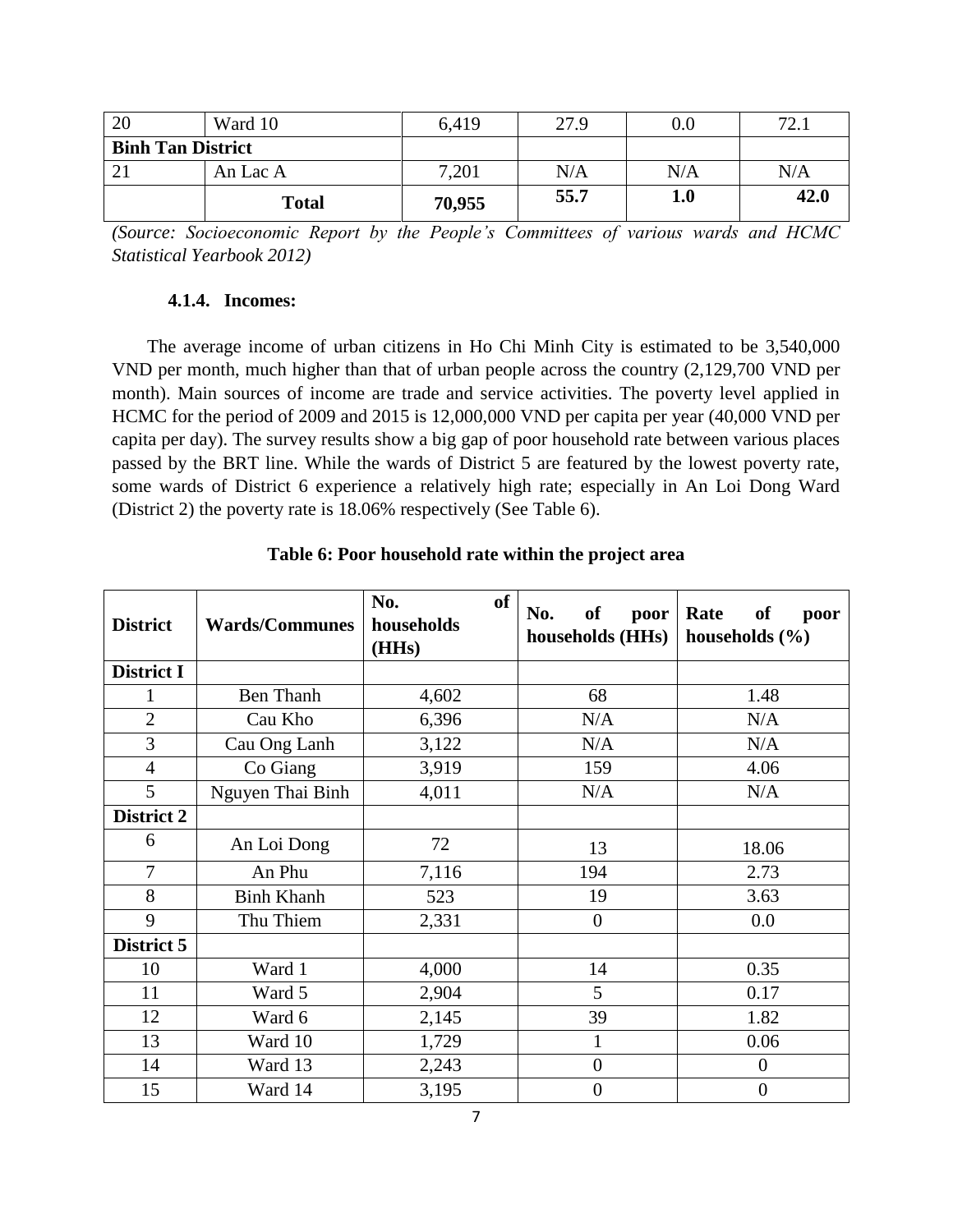| District 6 |                          |        |       |      |
|------------|--------------------------|--------|-------|------|
| 16         | Ward 1                   | 2,760  | 163   | 5.91 |
| 17         | Ward 2                   | 2,764  | N/A   | N/A  |
| 18         | Ward 3                   | 2,417  | 15    | 0.62 |
| 19         | Ward 7                   | 3,413  | 153   | 4.48 |
| 20         | Ward 10                  | 6,419  | 411   | 6.40 |
|            | <b>Binh Tan District</b> |        |       |      |
| 21         | An Lac A                 | 7,201  | N/A   | N/A  |
|            | Total                    | 66,081 | 1,254 | 3.11 |

<span id="page-10-0"></span>*(Source: Socioeconomic reports by the People's Committees of wards within BRT Project area)*

#### **4.1.5. Education and health**

#### *Education*

The information on educational levels of local people are only available at some surveyed wards/communes such as Co Giang Ward (District 1), An Loi Dong Ward (District 2) and the Wards 1, 7, 10 (District 6). The data shows that people in some project areas have a rather high level of education, 53% of the population of such wards graduated from High School or higher, in which 22.7% of the population graduated from colleges and universities. However, 23.7% of the population just passed elementary school, in which An Loi Dong Ward has about 56% of the population having primary education, and only 4% of the population with a university degree.

#### *Health*

According to the data from Statistical Office in Ho Chi Minh City in 2012, there is a total of 449 clinical units within the city, including 99 hospitals and 322 medical stations of communes/wards (each commune/ward has one medical station).

District 1 has 26 medical units, including 14 hospitals with many major ones like Children's Hospital No.2 (Ben Nghe Ward), Tu Du Hospital (Pham Ngu Lao Ward); 2 preventive medicine centers and 10 medical stations of communes/wards. District 2 has 13 medical units, but hospitals are located mainly in Thao Dien Ward and An Phu Ward. District 5 has 17 hospitals, including many major hospitals like Cho Ray Hospital (Ward 12), Orthopedic Trauma Hospital (Ward 1), University Medical Centre (Ward 11), Nguyen Tri Phuong Hospital, Hung Vuong Hospital, Pham Ngoc Thach Hospital, Hospital for Tropical Diseases, Psychiatric Hospital (on Vo Van Kiet), 1 preventive medicine center and 10 ward medical stations. There are not many major hospitals in District 6 but District 6 Hospital (Ward 11) and ward medical stations. Similarly, there is Trieu An Hospital (near Mien Tay Bus Station) in Binh Tan District and as for Binh Chanh District, there are not many major hospitals here but district hospitals and medical stations of communes/wards.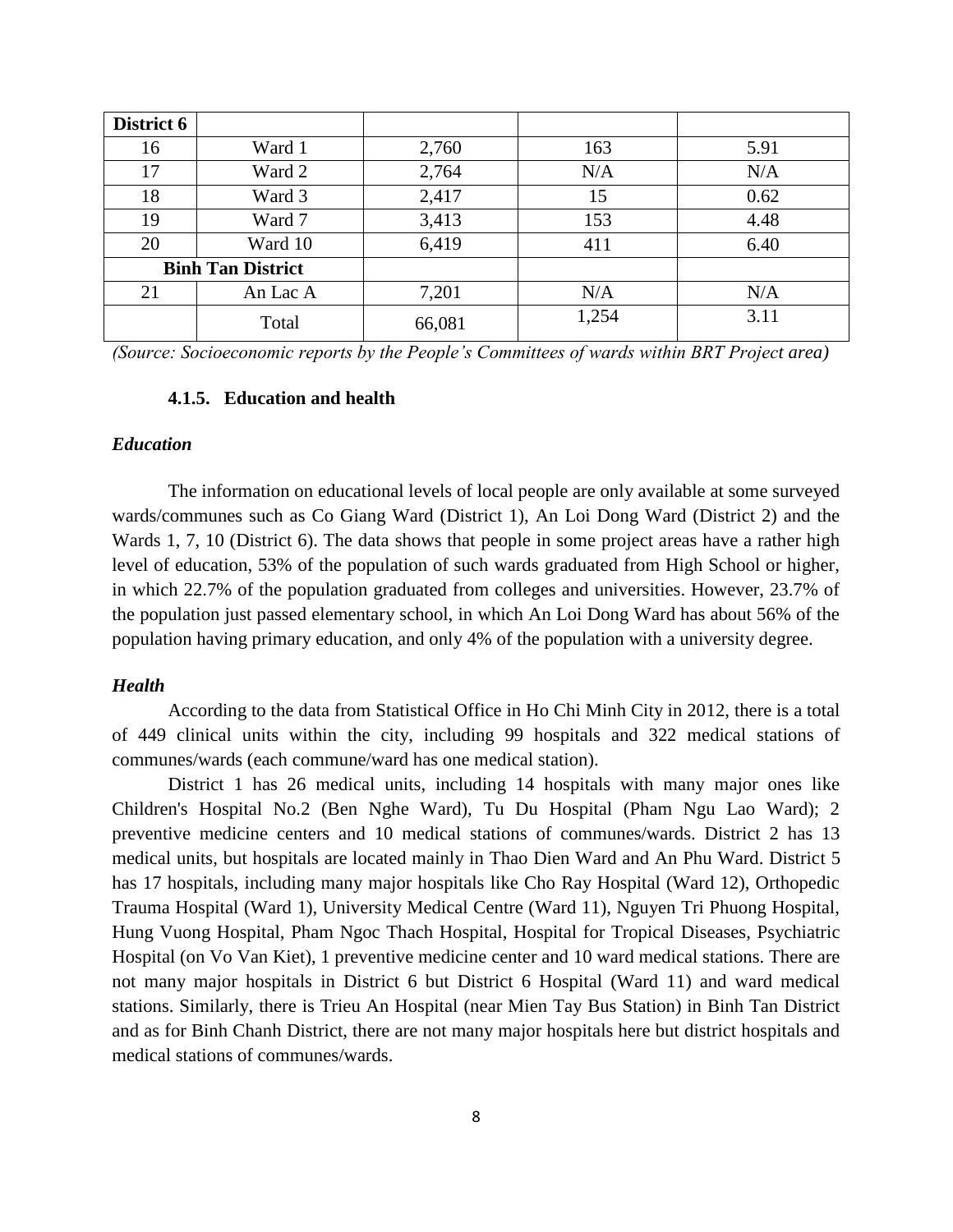#### <span id="page-11-0"></span>**4.2. Findings from review and analysis of primary data (collected as per techniques mentioned under the section 3 -Methods).**

#### **a) Project affected people**

On the basis of the Feasibility Study, consultation with UCCI, and potentially affected households (due to land acquisition), the adverse project impact due to land acquisition is small. As estimated by the social survey, 15 households and two private companies would be potentially affected – at two project locations (Thu Thiem and Rach Chiec sites).

For the Thu Thiem site, an area of 1,77 ha land is planned for Thu Thiem Technical Facility. The survey showed that there are 3 households and 2 private companies that would be potentially affected. Most of the affected land is at the moment for agricultural purpose. Other assets will be affected are structures and trees/crops. No households would be severely affected (losing more than 20% of their productive land), or have to relocated.

For the Rach Chiec Terminal Station (0.58 ha), this station is expected to be within the area planned for the Rach Chiec Complex Sport Center project. The survey showed that there are 12 affected households would be potentially affected. Of those, 12 HHs would be severely affected due to losing more than 20% of their agricultural land. Eight households will have to relocate. Besides, six households would have their businesses affected.

The results of the group discussion (10 people) and individual interview (15 people) with affected HHs to get people's opinions and needs for appropriate livelihood restoration programs, are as below:

- All HHs said that they are supportive to the project and are willing to move to another location if the compensation price and support are appropriate.
- For HHs who are likely to relocate, most preferred being resettled in a resettlement area within the City. Their current living conditions are poor, characterized with lack of infrastructures for instance internal roads are small and narrow alleys, an incomplete drainage system, the place is flooded in rainy season, and constant lack of sanitation due to unclean water.
- As for two vulnerable HHs: They said the land acquisition will affect their livelihood but it won't be hard for them to restore their livelihood.

Other potential impacts along the BRT route:

*Construction stage*: The construction of BRT bus stops may affect the economic activities within the project area such as the business of shops, restaurants and companies along the route. During the construction of the project, it may cause the air and noise pollution for residents. In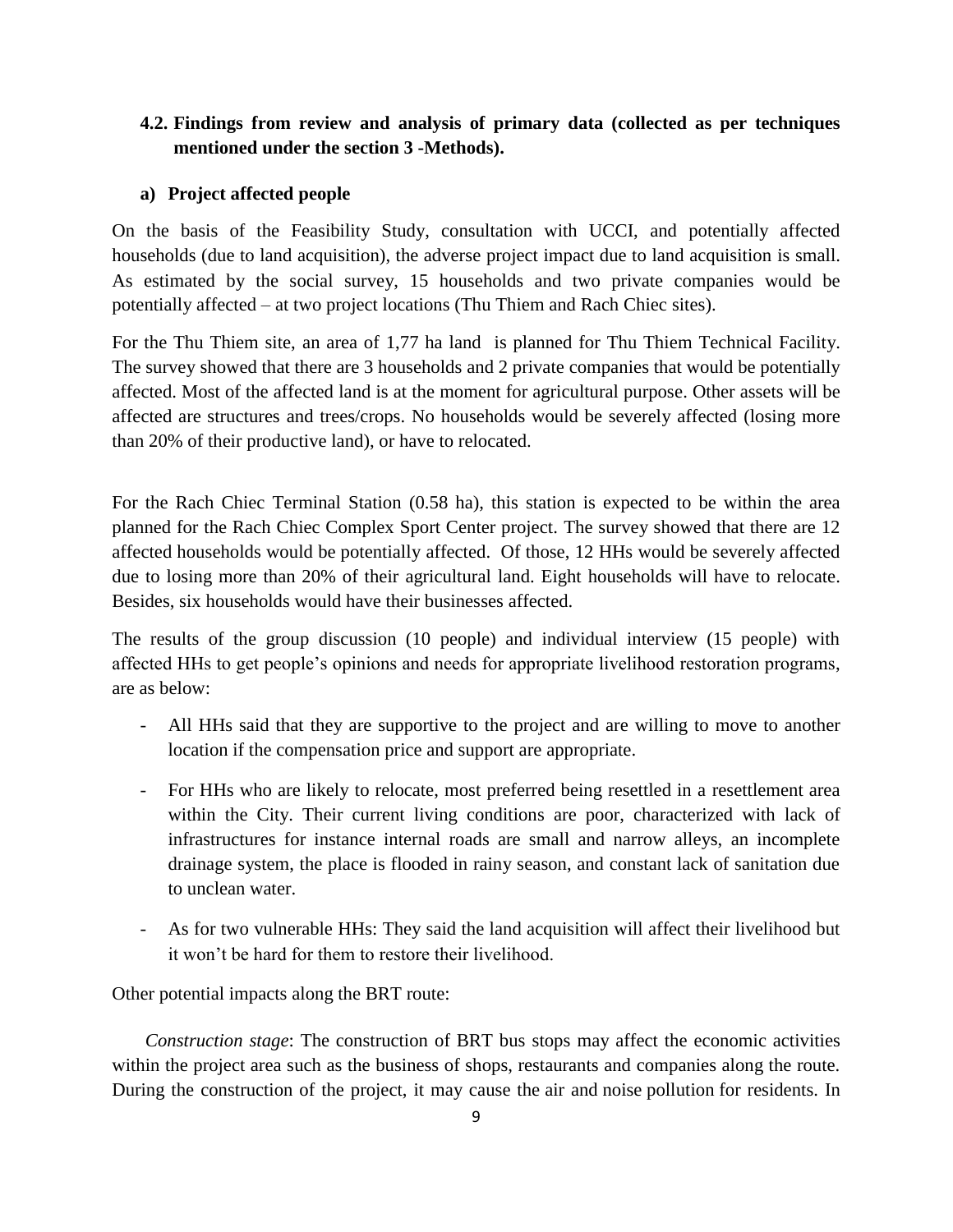addition, for a large number of construction employees working in the construction stage, the project may result in some adverse impacts related to social issues and local security. These impacts have been unidentified and the project has developed measures to minimize these impacts on people.

*Operation stage*: The operation of BRT line will occupy the roadway due to its requirement of a separate line. It can be expected that the BRT line will attract a large number of passengers; thus, noisy conversations by some groups during the time of waiting at the station, transit station or terminal may influence to the surrounding people.

#### **b) BRT Beneficiaries**

Opinions of potential beneficiaries have been collected by group discussion and individual interviews are summarized as below:

The BRT will improve the quality for the bus seats for convenience, non-shocking transportation and mitigate the shock of transportation. Moreover, it will reduce odor on the bus due to common nausea symptom of passenger. The project should increase the number of bus routine in order to reduce pending timing between 2 buses.

**Developing the network of green space and public utilities:** According to local people, Green Transport Project is the first project that developed for public transport with the aim of environmental safety are deployed HCM City. The project should develop green spaces, use modern equipments and design suitable public facilities such as terminals, pedestrian bridges and parks into the public network located near the BRT bus shelters.

*Enhancing the traffic capacity and reducing travel cost:* People hope that BRT project will provide the service of passenger transport by the rapid bus, contributing to enhance the traffic capacity, reducing traffic jam, congestion and shortening the travel time. Especially, they think that BRT will be a transport mean with high safety and low cost, suitable with the different kind of people and students.

*Motivating the socio-economic development:* The result of group discussions shows that local authorities support the BRT project because it will contribute to the socio-economic development of the project's service area. Moreover, the construction of BRT line also creates more job opportunities and income for the people within the project area.

*Improving living standards:* According to interviews with local authorities, using the BRT system will help to reduce the energy consumption, greenhouse gas emission, noise, traffic accidents and improve the environmental pollution on the East – West route.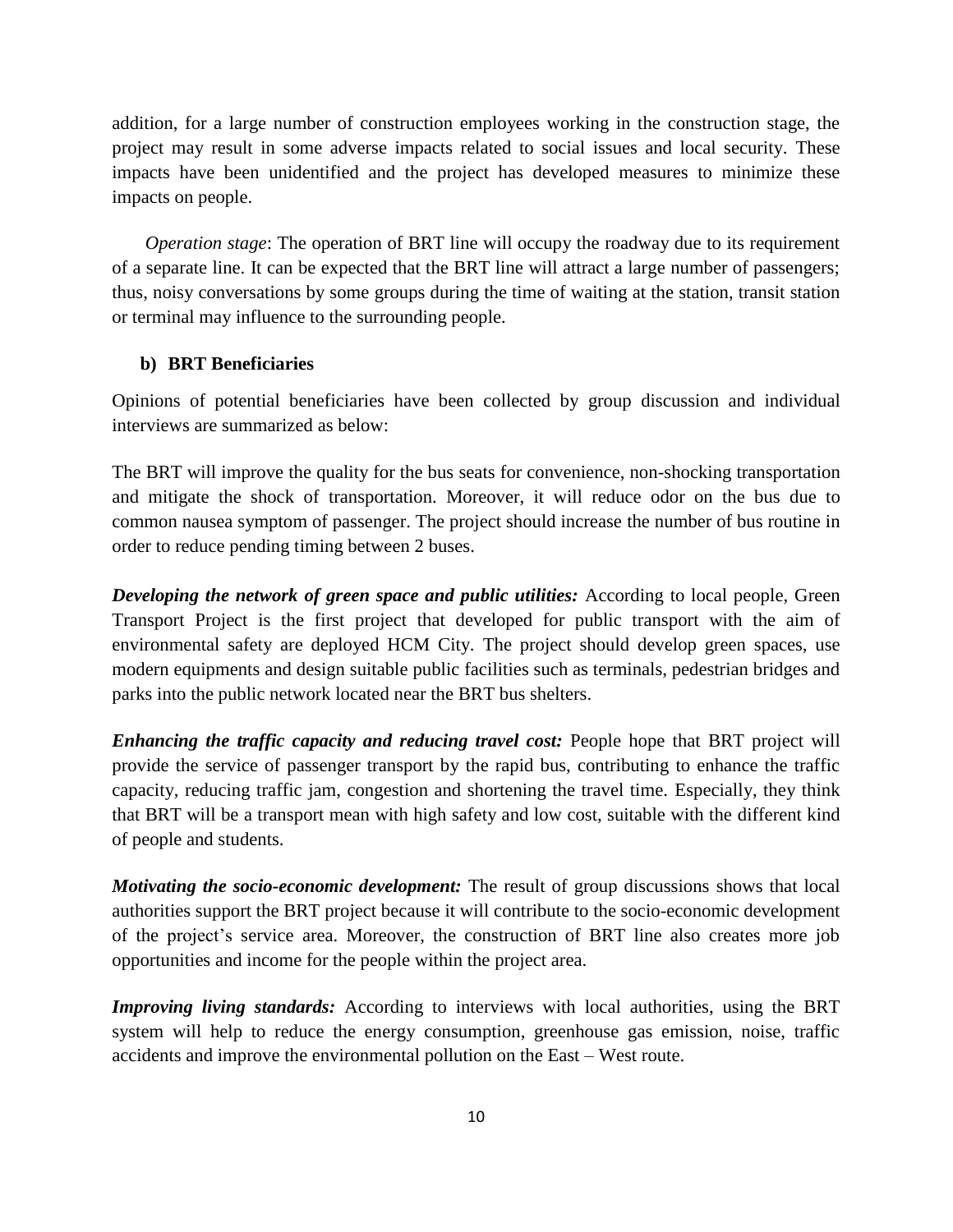#### **c) Gender and Disability:**

According to project affected people, the land acquisition may affect the daily activities of the affected households. From a gender perspective, for households affected with land acquisition, it is likely that women in resettled households would be affected more since they will be expected to participate in the resettlement process which may affect their existing income generation activities as well as their other daily household work. Women from affected households indicated that they need additional support in case they have to take care of the resettlement in the absence of their husband who may be away during the resettlement period.

For BRT users, the focus group discussion indicates that bus should be designed with the priority seats and convenient access to the bus, particularly for people with disability, and women who are pregnant. For example, the bus of project should have 4 seats dedicated to these peoples. On the bus, there should be a notice board indicating the priority area for these peoples. These suggestions are also in line with the international good practices on design of bus with specific requirement of some groups of users in mind.

#### <span id="page-13-0"></span>**5. RECOMMENDATIONS**

Based on the results of the survey, desires and demands for compensation and assistances of affected people, it can be divided into the following groups:

- For those whose livelihood are not affected or insignificantly affected: Besides to be compensated at replacement cost, they should also receive other assistances for the damages caused by land acquisition.

- For those whose livelihood greatly affected: In addition to the compensation and assistance in cash, this group should be involved in project's programs, measures to restore their livelihood. Based on local conditions and the ability of households, local authorities should cooperate with the PMU and the stakeholders to monitor and arrange an appropriate rehabilitation program for these households. This activity requires a combination of the availability of local labor and the needs of these households.

- For vulnerable group: Although the results of the consultation show that this group won't have problems for restoring their livelihood, PMU and local authorities should continue to consult with this group and give them priorities in the rehabilitation activities to ensure that they will not be worse off as a result of the implementation of the project.

- For resettlement group: local authorities and PMU staffs should continue to consult them in the time of project implementation, to provide comprehensive information and details about the new resettlement areas. In case they have aspirations, local authorities and PMU staffs should take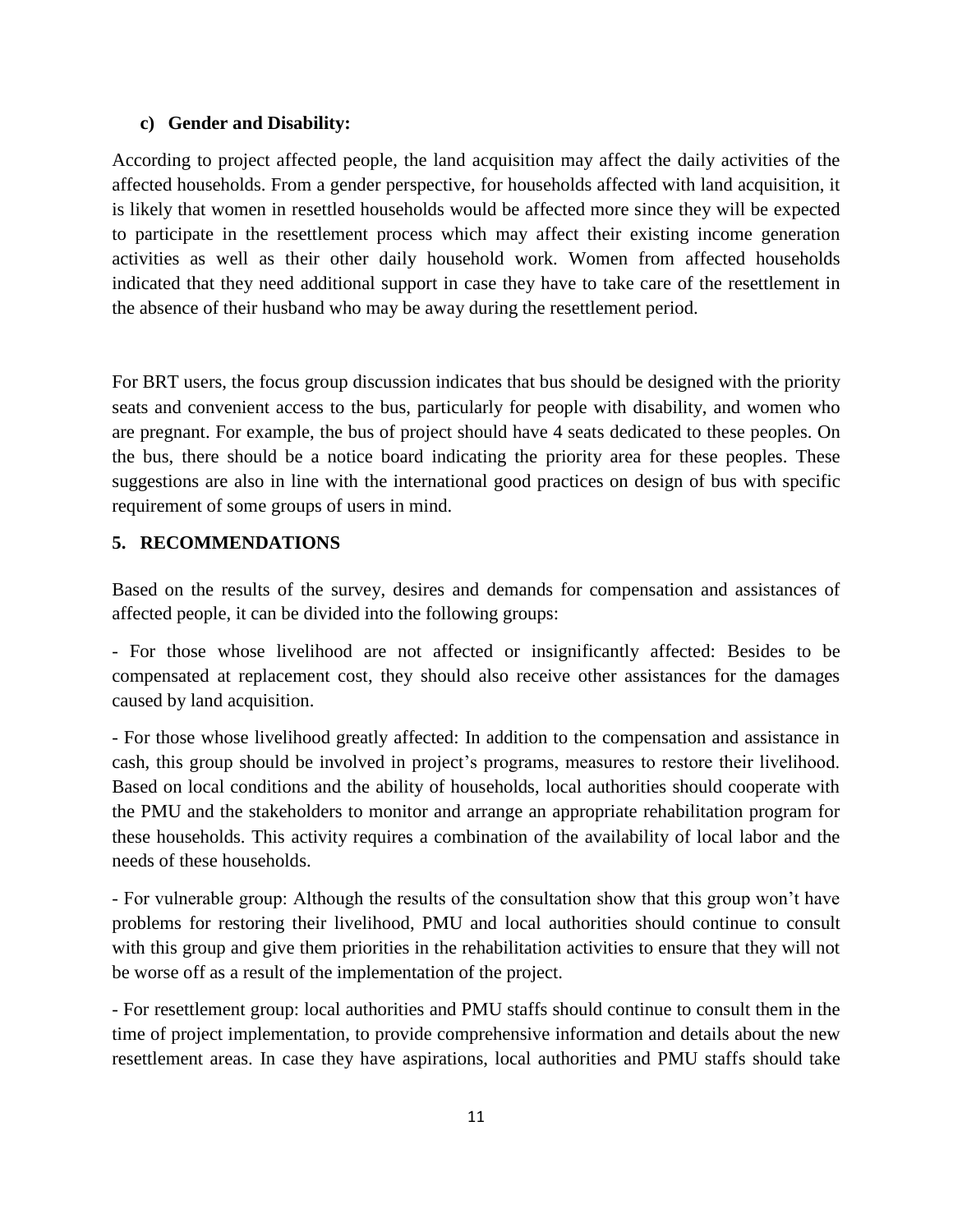these households to visit new places. The preparation for household's resettlement should be conducted before the land acquisition for the project.

- For Gender and disabilities: The income restoration program preparation will have separate consultation with women for needs assessment and develop relevant livelihood program to address needs of women affected by resettlement. The women have to be noticed prior to prepare their resettlement. Moreover, international best practices on design of bus that should have 4 seats of a priority area (usually located near the front of the bus), priority introduction signboard and stop bell are reserved for persons with disabilities and women.

- Communication activities to be implemented under the project should ensure support for women – both those affected as a result of land acquisition, and BRT users, should be communicated consistently to the target groups of the project. Information, Education, and Communication materials prepared under the Project should keep gender perspective in both IEC materials and communication activities to promote gender equality among two affected groups as mentioned above.

- The above recommendations should be considered and reflected in the Feasibility Study of the Project to ensure timely and appropriate implementation.

#### <span id="page-14-0"></span>**6. CONCLUSIONS**

The project does minimize land acquisition and resettlement by exploring project and design alternatives so that it causes very little impact or almost none to the local region. A Resettlement Policy Framework (RPF) that complies with the requirements of the Bank's OP4.12 on Involuntary Resettlement needs developing in this stage.

The BRT project of VVK - MCT lines goes through 24 wards and 7 districts that are the areas with high population density (average of 8,929 people/ $km^2$ ), especially Vo Van Kiet Highway. The main economic activity of households within the project area is Commerce - Services, with approximately 73% of the population participating in this sector, particularly in areas of District 1 and District 5.

In the survey area, there is a big difference in the ratio of rich and poor. The poverty rate in District 1 and District 5 remains low, but in some wards/communes under Binh Chanh District and District 6, the rate is rather high; especially in An Loi Dong Ward in District 2 and An Phu Tay Ward in Binh Chanh District, the poverty rate is 18.06% and 29.27% respectively. The income per capita in the survey area is 3,540,000 VND/person/month.

Local authorities and people acknowledge that the project will bring many benefits to the local region hope it will soon be implemented. The BRT should be developed with green spaces and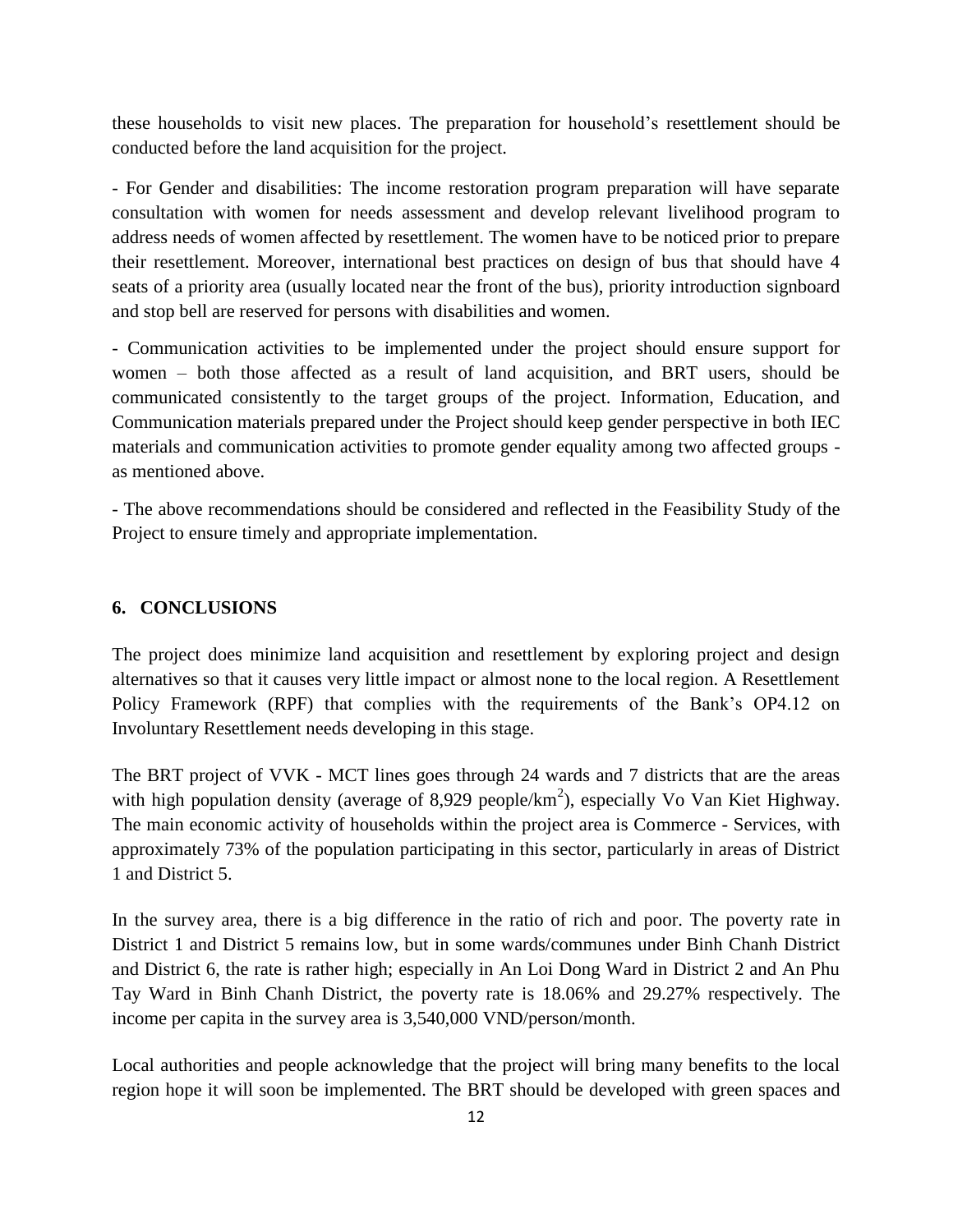public facilities. The project would reduce traffic jam and travel costs for local households, create a background for socio-economic development and improve the life quality for residents. Beside the acknowledgement, some people have still considered and expected the followings:

+ Compensation price: Local people and authorities pay a special attention to the compensation price and wish for an appropriate compensation to restore their livelihood opportunities in the future.

+ Resettlement: AP desire to be resettled in the resettlement areas of the city and there should be better infrastructure conditions at the new place.

+ The training and changing career activities have not yet been pointed out in this preparation stage of the project.

+ Local authorities and people are also concerned on issues related to social security and sanitation, especially in the construction and operation phase.

Important recommendations related to resettlement and social development (no resettlement) based on the consultation:

#### **Resettlement:**

- The local authorities and PMU will provide detailed information about the resettlement sites for affected households to choose their preference. The resettlement arrangement needs to be conducted before the land acquisition. For those whose livelihood affected, to ensure their new livelihood will be safe and sustainable, the local authorities and PMU will cooperate with the households to help them identify the suitable livelihood.

- PMU and the contractors must coordinate with local authorities to have action plans to mitigate the social evils and accidents in the construction and operation phases of the project.

#### **Social development:**

The project is designed to meet the transportation needs of a developed and civilized city. This is a modern model bus route, then the technical design of the project should consider to enable the vulnerable group of the elderly, disabled, children and pregnant women to easier access to this service. The bus shelters was designed to have the ground at the same height with the bus floors so the vulnerable group can easily get in the bus; the overpasses have extra stair lifts to facilitate these groups move from the street to the shelter. Besides, the project should design priority area or seats for this group inside the bus so they can get the most favorable conditions in the moving bus.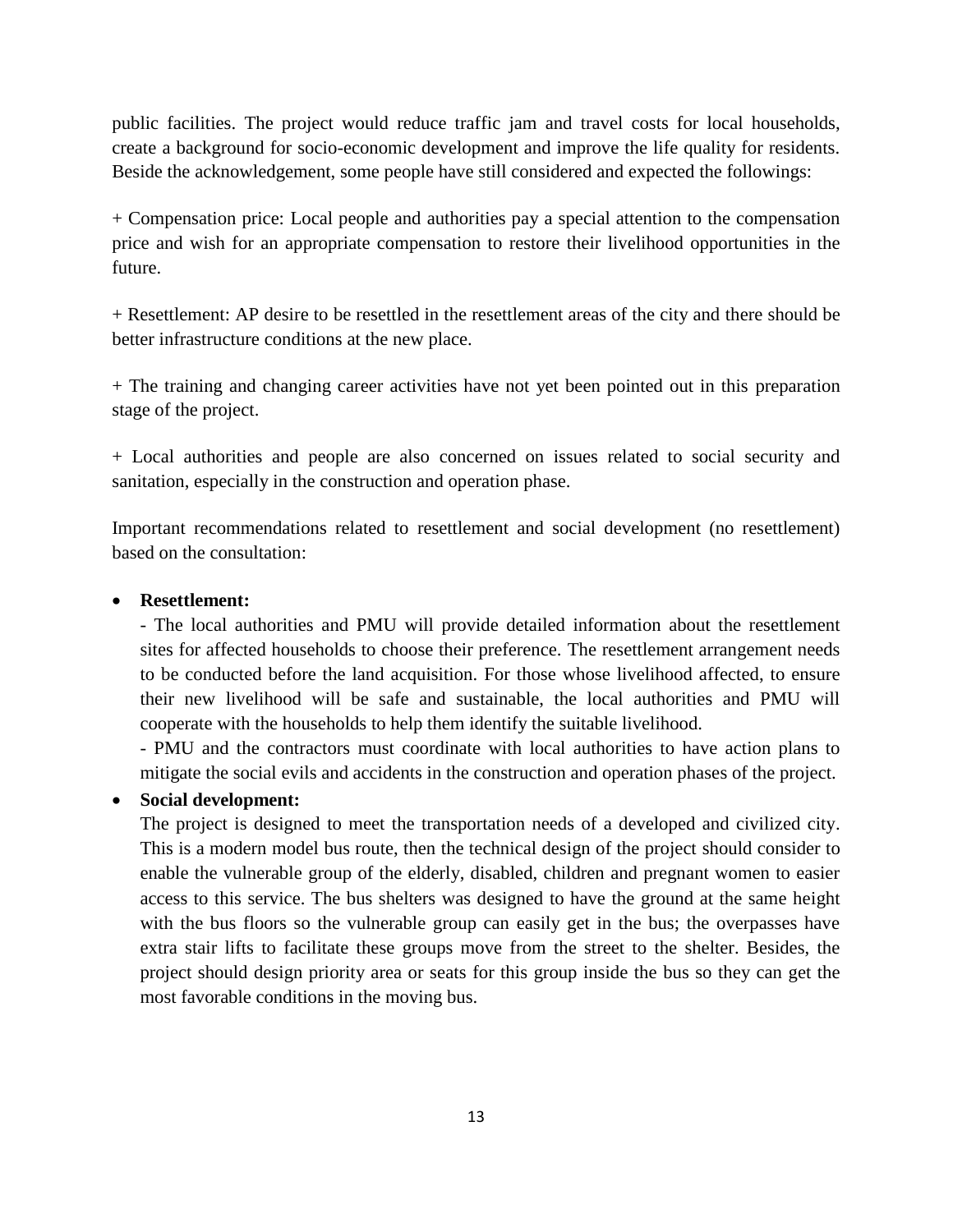# **APPENDIX**

# <span id="page-16-0"></span>**1. Consultation summary**

|                           | Potentially affected as a result of<br>land acquisition                                                                                                                                                                                                                                                                                                                                                                                                                                                                                                                            | <b>Potential project beneficiaries (BRT</b><br>users)                                                                                                                                                                                                                                                                                                                                                                                                                                                                                                                                                                                                                                                                                                                                                                                    |
|---------------------------|------------------------------------------------------------------------------------------------------------------------------------------------------------------------------------------------------------------------------------------------------------------------------------------------------------------------------------------------------------------------------------------------------------------------------------------------------------------------------------------------------------------------------------------------------------------------------------|------------------------------------------------------------------------------------------------------------------------------------------------------------------------------------------------------------------------------------------------------------------------------------------------------------------------------------------------------------------------------------------------------------------------------------------------------------------------------------------------------------------------------------------------------------------------------------------------------------------------------------------------------------------------------------------------------------------------------------------------------------------------------------------------------------------------------------------|
|                           |                                                                                                                                                                                                                                                                                                                                                                                                                                                                                                                                                                                    |                                                                                                                                                                                                                                                                                                                                                                                                                                                                                                                                                                                                                                                                                                                                                                                                                                          |
| Focus group<br>discussion | 10 people<br>$\bullet$<br>Place: Rach Chiec area, An Phu<br>$\bullet$<br>ward<br>Time: 30 th August, 2014<br>$\bullet$<br>Result of consultation summary:<br>$\bullet$                                                                                                                                                                                                                                                                                                                                                                                                             | 10 people<br>$\bullet$<br>Place: line 30, Nhi Dong II bus<br>$\bullet$<br>station<br>Time: 15 th September, 2014<br>$\bullet$<br>Result of consultation summary:<br>$\bullet$                                                                                                                                                                                                                                                                                                                                                                                                                                                                                                                                                                                                                                                            |
|                           | potentially<br>affected<br>The<br>people will be willing to<br>move to another location if<br>the compensation price and<br>support are appropriate<br>At Thu Thiem site, no<br>households have to resettle<br>or will be seriously affected<br>by project.<br>The basic infrastructure in<br>Chiec<br>Rach<br>is<br>area<br>inconvenient especially lack<br>of<br>pollution<br>water,<br>lack<br>environment,<br>of<br>transportation and flooding<br>in rainy season<br>The local people in Rach<br>Chiec want to be relocated<br>as well as the project should<br>be built soon | The project will increase the<br>fast<br>safely bus<br>for public<br>transportation<br>The project will support the bus<br>which<br>friendly<br>is<br>to<br>environment<br>The project will help to reduce<br>the motorcycle, reducing traffic<br>jam, congestion and shortening<br>the travel time<br>The labor will be easy to travel<br>to the other province to find the<br>new work as well as increase of<br>job opportunities and income<br>for the people within the project<br>area<br>The project will reduce traffic<br>accidents<br>and improve<br>the<br>environmental pollution on the<br>East – West route<br>BRT Bus should be designed at<br>priority<br>least<br>$\overline{4}$<br>seats<br>for<br>women, children and disability<br>person<br>The BRT system should be<br>adequate equipment and public<br>facilities |
| Individual                | 15 people<br>$\bullet$                                                                                                                                                                                                                                                                                                                                                                                                                                                                                                                                                             | 20 people (10 men and 10 women)                                                                                                                                                                                                                                                                                                                                                                                                                                                                                                                                                                                                                                                                                                                                                                                                          |
| interview                 | Place: Rach Chiec area and Thu<br>Thiem area in An Phu ward                                                                                                                                                                                                                                                                                                                                                                                                                                                                                                                        | Place: line 30, Nhi Dong II bus<br>station                                                                                                                                                                                                                                                                                                                                                                                                                                                                                                                                                                                                                                                                                                                                                                                               |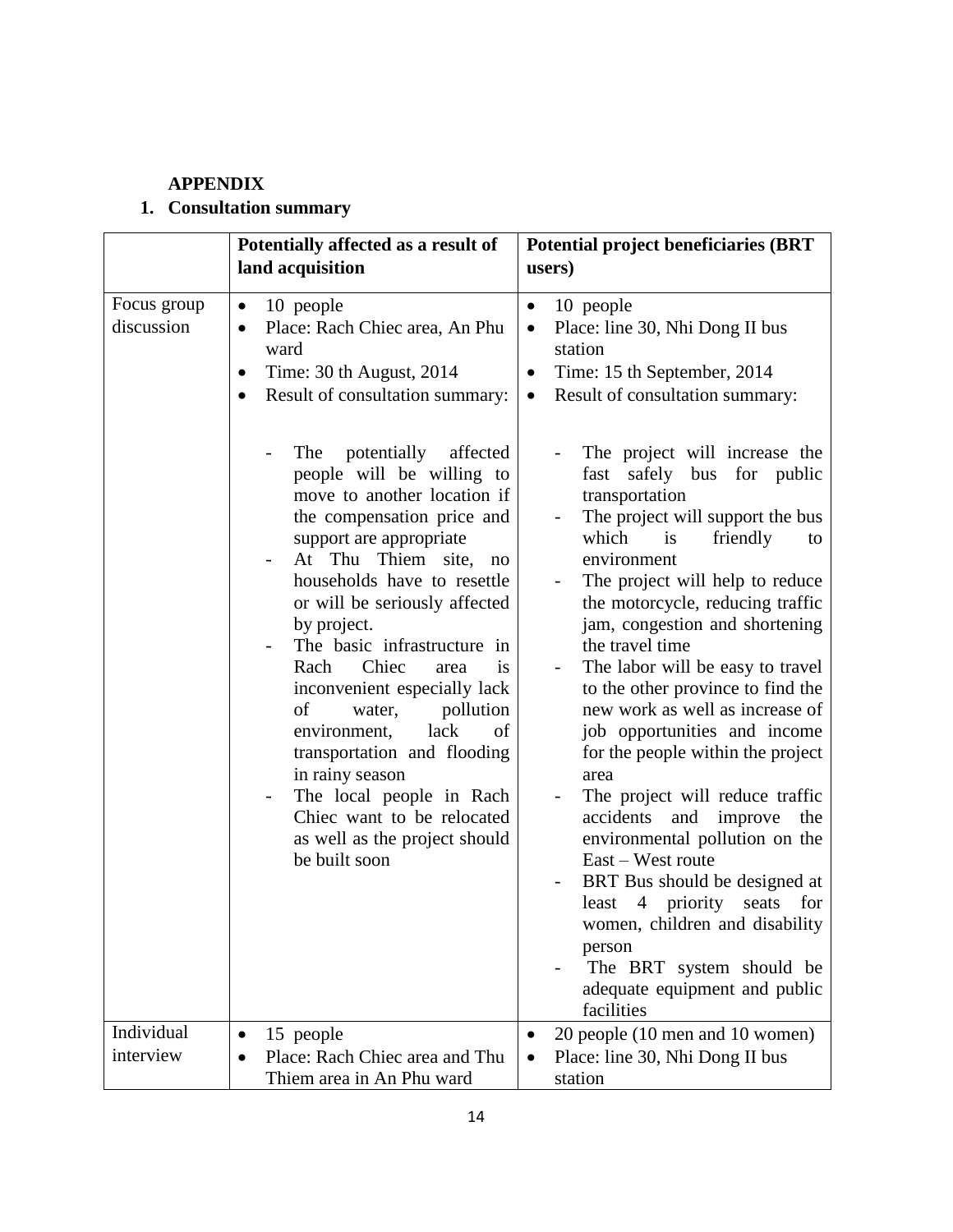| Time: $28$ th August, $2014$<br>$\bullet$                                                                                                                                                                                                                                                                                                                                                                                                                                                                                                           | Time: 15 & 16 th September, 2014                                                                                                                                                                                                                                                                                                                                                                                                                                                                                                                                                                |
|-----------------------------------------------------------------------------------------------------------------------------------------------------------------------------------------------------------------------------------------------------------------------------------------------------------------------------------------------------------------------------------------------------------------------------------------------------------------------------------------------------------------------------------------------------|-------------------------------------------------------------------------------------------------------------------------------------------------------------------------------------------------------------------------------------------------------------------------------------------------------------------------------------------------------------------------------------------------------------------------------------------------------------------------------------------------------------------------------------------------------------------------------------------------|
| Result of consultation summary:<br>$\bullet$                                                                                                                                                                                                                                                                                                                                                                                                                                                                                                        | Result of consultation summary:<br>$\bullet$                                                                                                                                                                                                                                                                                                                                                                                                                                                                                                                                                    |
| The affected people in Rach<br>Chiec area want to relocate<br>near the current place in<br>order to go to work, close<br>relationship and access to<br>social services;<br>Local people<br>want<br>an<br>appropriate compensation to<br>their<br>livelihood<br>restore<br>opportunities in the future.<br>The<br>restoration<br>income<br>program preparation will<br>have separate consultation<br>women for needs<br>with<br>and<br>develop<br>assessment<br>relevant livelihood program<br>to address needs of women<br>affected by resettlement | The<br><b>BRT</b><br>should<br>bus<br>be<br>designed with the priority seat<br>and the way to access the BRT<br>for the people are disable,<br>pregnant or less able to stand<br>The bus of project should have<br>4 seat of a priority area, priority<br>introduction signboard, a stop<br>ring<br>Improving the seat quality for a<br>convenience<br>Mitigating<br>the<br>shock<br>of<br>transportation<br>Reducing odor on the bus due<br>to common nausea symptom of<br>passenger<br>Increasing the number of bus<br>routine in order to reduce<br>pending<br>timing between<br>-2<br>buses |

# **2. Lists of Individual interview**

| No.                                | Name                | Address                                  |
|------------------------------------|---------------------|------------------------------------------|
| <b>Potentially affected people</b> |                     |                                          |
| 1.                                 | Nguyễn Thị Tố Quyên | Thu Thiem site, An Phu ward, District 2  |
| 2.                                 | Nguyễn Thị Xuân Thu | Thu Thiem site, An Phu ward, District 2  |
| 3.                                 | Nguyễn Thị Tiết     | Thu Thiem site, An Phu ward, District 2  |
| 4.                                 | Nguyễn Thanh Trọng  | Rach Chiec site, An Phu ward, District 2 |
| 5.                                 | Nguyễn Văn Nghiêm   | Rach Chiec site, An Phu ward, District 2 |
| 6.                                 | Trần Thi Ó          | Rach Chiec site, An Phu ward, District 2 |
| 7.                                 | Phan Thi Mai        | Rach Chiec site, An Phu ward, District 2 |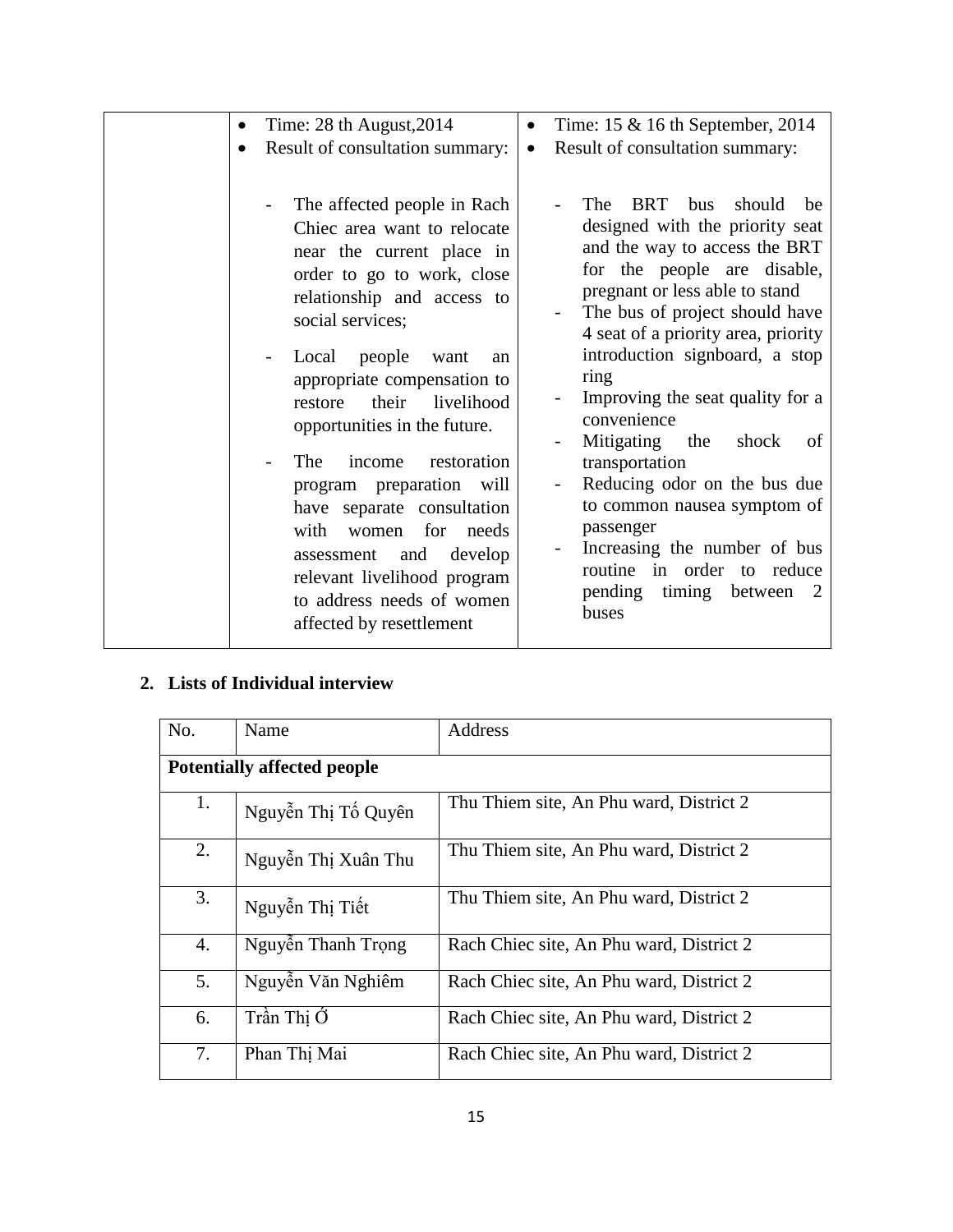| 8.               | Đinh Thị Ánh Hồng               | Rach Chiec site, An Phu ward, District 2                 |
|------------------|---------------------------------|----------------------------------------------------------|
| 9.               | Đinh Thị Thùy Trang             | Rach Chiec site, An Phu ward, District 2                 |
| 10.              | Châu Minh Phượng                | Rach Chiec site, An Phu ward, District 2                 |
| 11.              | Phan Trọng Thiện                | Rach Chiec site, An Phu ward, District 2                 |
| 12.              | Phan Tuấn Anh                   | Rach Chiec site, An Phu ward, District 2                 |
| 13.              | Lê Chí Vịnh                     | Rach Chiec site, An Phu ward, District 2                 |
| 14.              | Nguyễn Văn Tám                  | Rach Chiec site, An Phu ward, District 2                 |
| 15.              | Lê Tám Nhị                      | Rach Chiec site, An Phu ward, District 2                 |
|                  | Potential project beneficiaries |                                                          |
| 1.               | Lê Khắc Kiệt                    | <b>Student of University International</b>               |
| 2.               | Huỳnh Tấn Cường                 | 192/41/21 Ton That Thuyet Street, Ward 6,<br>District 1. |
| 3.               |                                 | 18/9 Dong Hoa Commune, Di An District, Binh              |
|                  | Võ Long Dĩ                      | Duong province                                           |
| $\overline{4}$ . | Vũ Đức Vinh                     | 385th Street, Tang Nhon Phu A Ward, District 9           |
| 5.               | Lao Vĩ Quyền                    | 90/15, Ta Uyen Street, Ward 4, District 11               |
| 6.               | Đặng Hà Ký                      | University Of Science Ho Chi Minh City                   |
| 7.               | Cao Hoài Nhơn                   | University Of Science Ho Chi Minh City                   |
| 8.               | Trần Vĩnh Hoàng                 | 120, 4th Street, Do Thanh housing, District 3            |
| 9.               | Huỳnh Bá Trọng                  | 143/19 Nguyen Thi Tan Street, Ward 13, District<br>8     |
| 10.              | Hoàng Dương Thiện               | 37/32/7 Le Van Sy Street, Ward 13, Phu Nhuan<br>District |
| 11.              | Nguyễn Thị Mỹ Hạnh              | 90/15 Ta Uyen Street, Ward 4, District 11                |
| 12.              | Trương Thị Ngọc Thủy            | Phu Xuan Commune, Nha Be District                        |
| 13.              | Đõ Thị Khao                     | 51 Duong Ba Trac Street, District 8                      |
| 14.              | Đỗ Thị Kim Huê                  | 90/15 Ta Uyen Street, Ward 4, District 11                |
| 15.              | Hoàng Dương Thiện               | 47/42/11 Bui Dinh Tuy, Ward 24, Binh Thanh<br>District   |